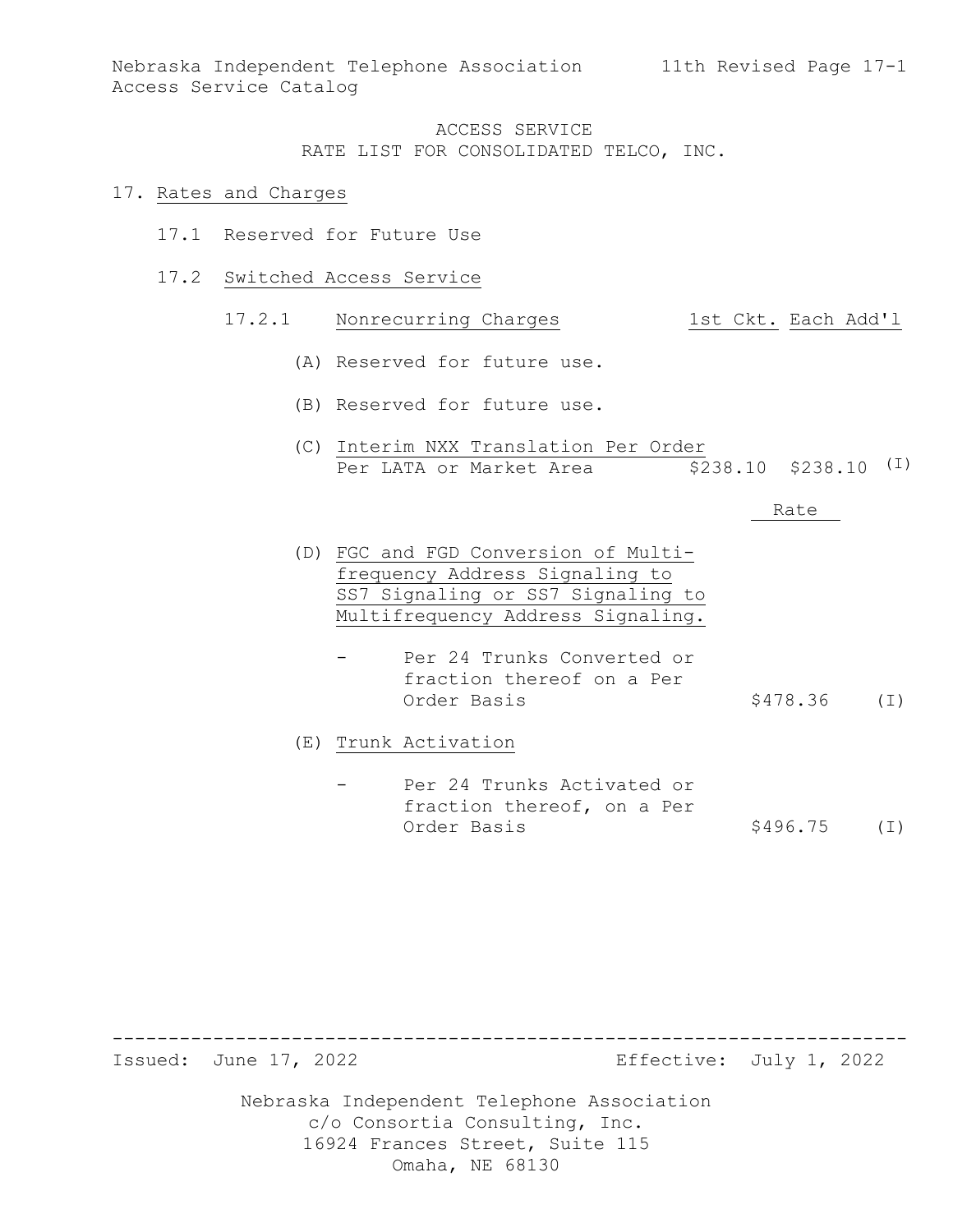# 17. Rates and Charges

|                       | 17.2.2 Local Transport |                                            | Rate                    |          |
|-----------------------|------------------------|--------------------------------------------|-------------------------|----------|
|                       |                        | Direct Trunked Transport                   |                         |          |
|                       |                        | Direct Trunked Facility                    |                         |          |
|                       |                        | Per Mile                                   | \$3.39                  | $(\bot)$ |
|                       |                        | - Voice Grade                              | 15.89                   | $(\bot)$ |
|                       |                        | - High Capacity DS1                        | 138.41                  | $(\bot)$ |
|                       |                        | - High Capacity DS3                        |                         |          |
|                       |                        | Direct Trunked Termination                 |                         |          |
|                       |                        | Per Termination                            |                         |          |
|                       |                        | - Voice Grade                              | \$34.06                 | $(\bot)$ |
|                       |                        | - High Capacity DS1                        | 82.43                   | $(\bot)$ |
|                       |                        | - High Capacity DS3                        | 524.32                  | (I)      |
|                       |                        | Multiplexing                               |                         |          |
|                       |                        | Per Arrangement                            |                         |          |
|                       |                        | DS3 to DS1                                 | \$482.96                | (I)      |
|                       |                        | DS1 to Voice                               | 186.46                  | $(\bot)$ |
|                       |                        | Tandem Switched Transport                  |                         |          |
|                       |                        | (Applies to Non-Toll Free)                 |                         |          |
|                       |                        | Tandem Switched Facility                   |                         |          |
|                       |                        | Per Access Minute Per Mile                 |                         |          |
|                       |                        | Originating                                | \$0.00035551            |          |
|                       |                        | Terminating                                | \$0.000435              | $(\bot)$ |
|                       |                        | Tandem Switched Termination                |                         |          |
|                       |                        | Per Access Minute Per Term.                |                         |          |
|                       |                        | Originating                                | \$0.01709913            |          |
|                       |                        | Terminating                                | \$0.002261              | $(\top)$ |
|                       |                        | Tandem Switching                           |                         |          |
|                       |                        | Per Access Minute Per Tandem               |                         |          |
|                       |                        | Originating                                | \$0.00345375            |          |
|                       |                        | Terminating                                | \$0.005705              | (I)      |
|                       |                        | Network Blocking Per Blocked Call          |                         |          |
|                       |                        | Applies to FGD only                        | \$0.0166                | $(\bot)$ |
| Issued: June 17, 2022 |                        |                                            | Effective: July 1, 2022 |          |
|                       |                        |                                            |                         |          |
|                       |                        | Nebraska Independent Telephone Association |                         |          |

c/o Consortia Consulting, Inc. 16924 Frances Street, Suite 115 Omaha, NE 68130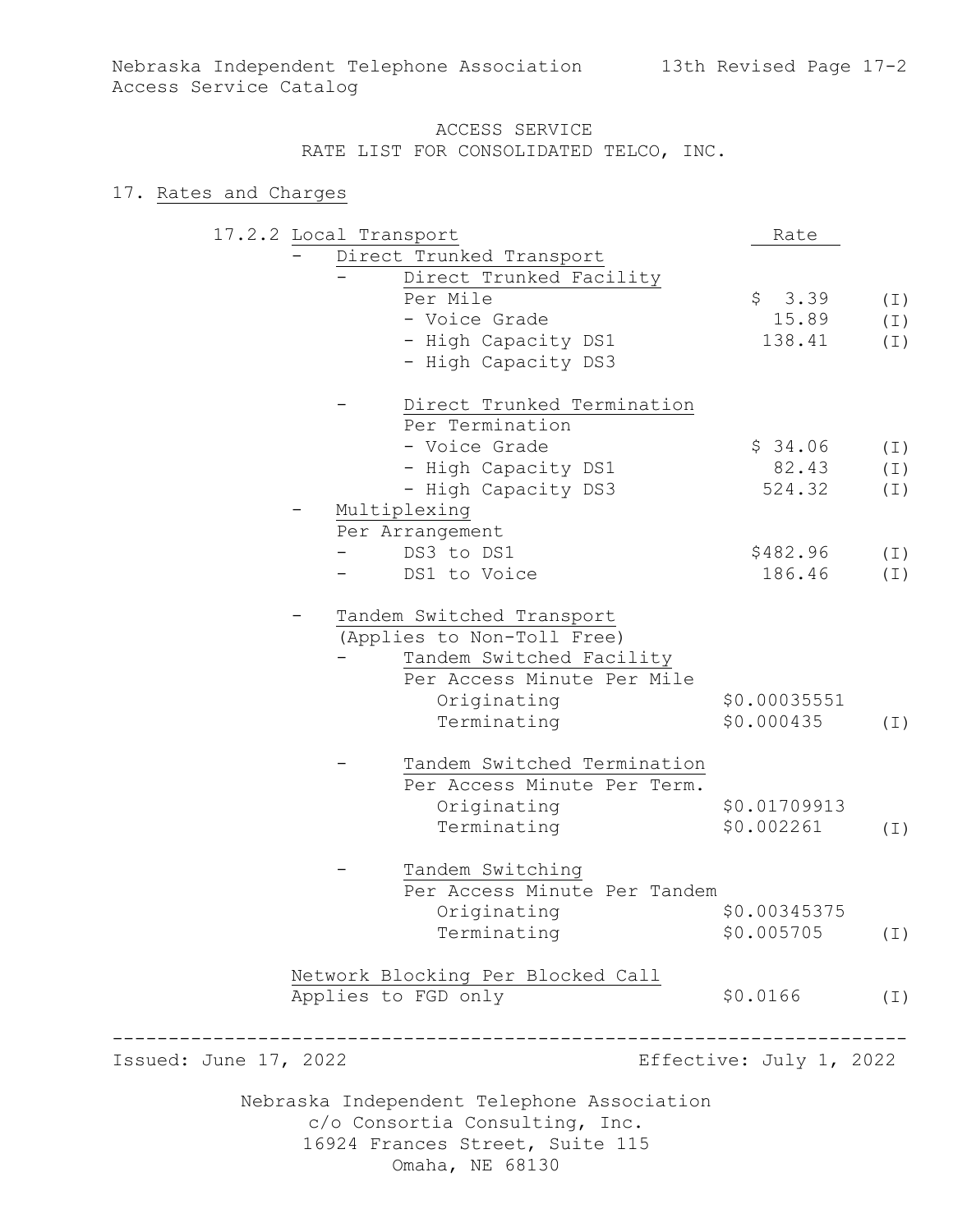### 17. Rates and Charges (Cont'd.)

- 17.2 Switched Access Service (Cont'd.)
	- 17.2.2 Local Transport (Cont'd.)
		- (A) Common Channel Signaling Network Connection\*

|     | (1) | Signaling Network Access Link                      | Rate          |  |
|-----|-----|----------------------------------------------------|---------------|--|
|     |     | - Signaling Mileage<br>Facility Per Mile           | $$4.56$ (I)   |  |
|     |     | - Signaling Mileage Termination<br>per Termination | $$45.84$ (I)  |  |
|     | (2) | STP Port<br>- per Port                             | $$452.39$ (I) |  |
| (B) |     | 800 Data Base Access Service Queries               |               |  |

- Per Query<br>- Basic - Basic \$0.002224  $$0.002224$  (R)
	- Vertical Feature  $$0.002224$  $$0.002224$  (R)

\*Available where technically feasible, as designated in NECA Tariff F.C.C. No. 4, Wire Center Information.

----------------------------------------------------------------------- Effective: July 1, 2022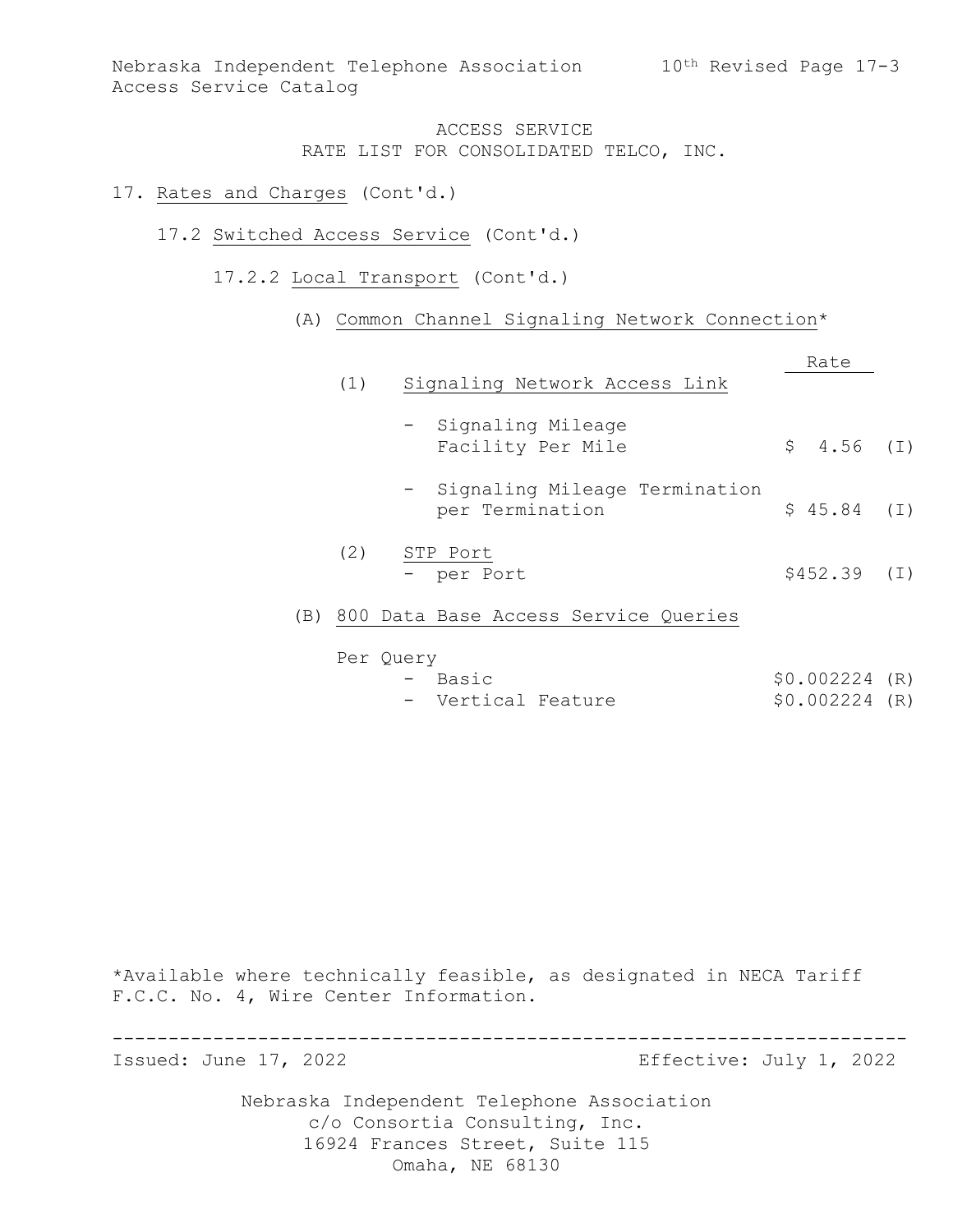Nebraska Independent Telephone Association 11th Revised Page 17-4 Access Service Catalog ACCESS SERVICE RATE LIST FOR CONSOLIDATED TELCO, INC. 17. Rates and Charges (Cont'd.) 17.2 Switched Access Service (Cont'd.) 17.2.3 End Office (A) Local Switching Per Access Minute Rate (Applies to Non-Toll Free)

> (Applies to Toll Free) Originating Terminating \$0.000000 \$0.024257 (R)

Originating \$0.032365<br>Terminating \$0.0000

(B) Information Surcharge -Per 100 Access Minutes

Terminating

| (Applies to Non-Toll Free) |            |
|----------------------------|------------|
| Originating                | \$0.000000 |
| Terminating                | \$0.000000 |

| (Applies to Toll Free) |            |
|------------------------|------------|
| Originating            | \$0.000000 |
| Terminating            | \$0.000000 |

# 17.2.4 Reserved for future use.

# 17.2.5 Directory Assistance Service Mate

(A) Directory Assistance Service

A Directory Assistance Service Charge applies for each call to Directory Assistance Service. \$1.01

(B) Reserved for future use.

----------------------------------------------------------------------- Effective: July 1, 2022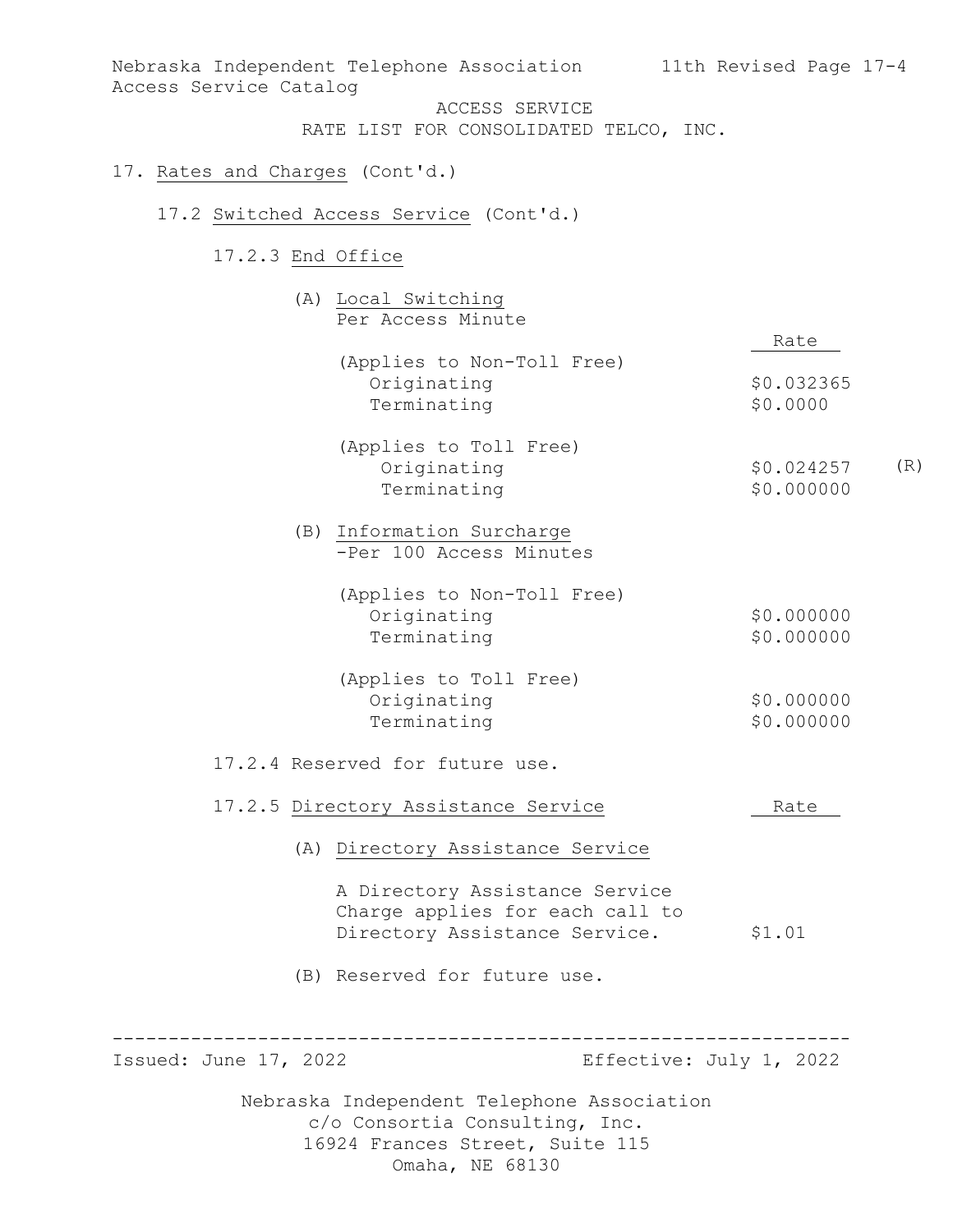# 17. Rates and Charges (Cont'd.)

### 17.2 Switched Access Service (Cont'd.)

- 17.2.5 Directory Assistance Service (Cont'd.)
	- (C) Credit Allowance for Uncompleted Rate DA Calls

In addition to the credit allowance for Directory Assistance Service Call as set forth in 9.4.8(A) of NECA TARIFF F.C.C. NO. 5, there is also a credit allowance for the Switched Access Service portion in the originating LATA of such DA call. The credit will be as set forth following:

- (1) Reserved for future use.
- (2) Credit per call when FGA or FGB Switched Access Service is billed using per minute rates \$0.0659
- (3) Credit per call when FGC or FGD Switched Access Service is billed using per minute rates \$0.0659

17.2.7 Reserved for future use.

----------------------------------------------------------------------- Effective: September 1, 1999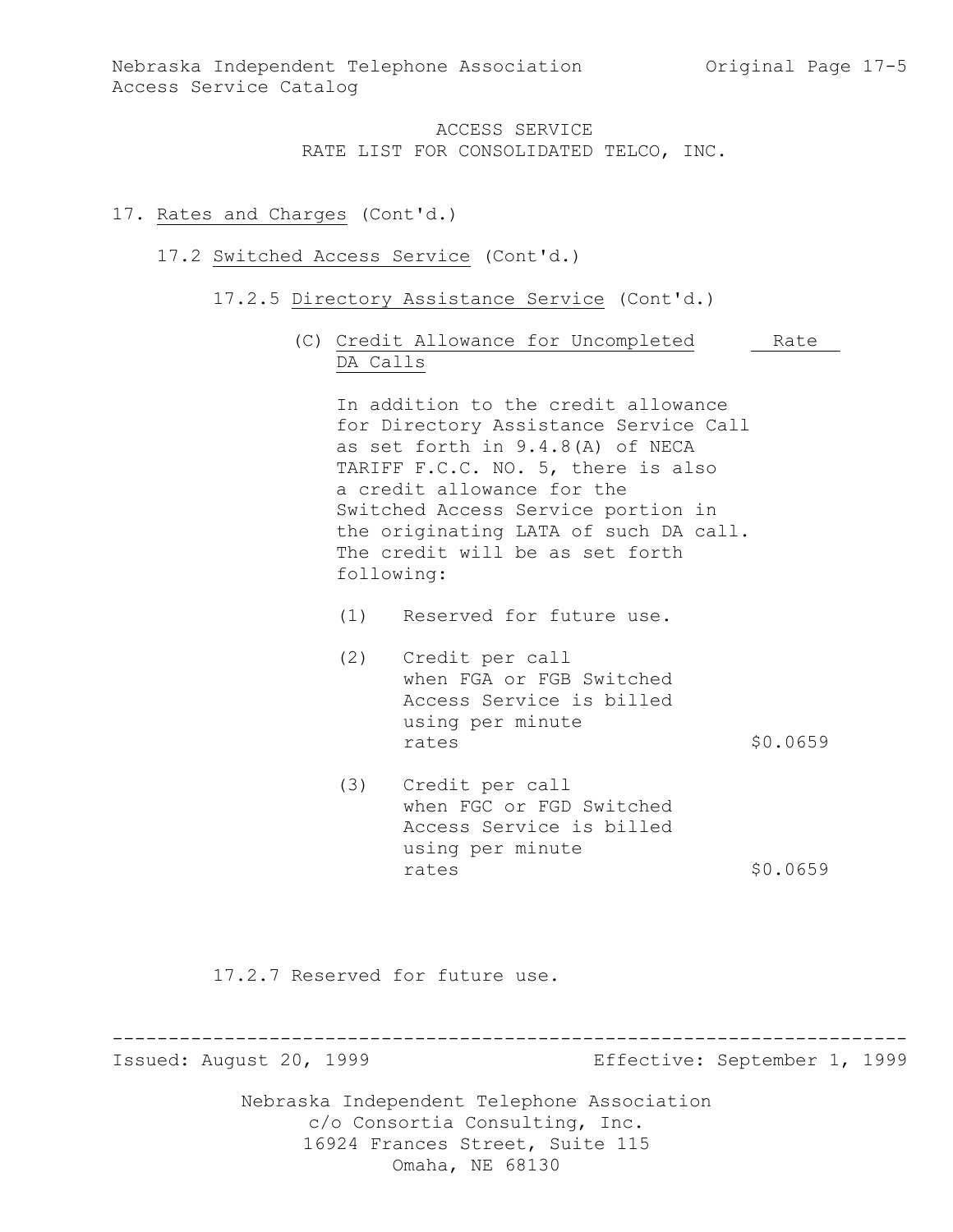### 17. Rates and Charges (Cont'd.)

17.3 Special Access Service

Nebraska Independent Telephone Association c/o Consortia Consulting, Inc. 17.3.1 Reserved for future use. 17.3.2 Reserved for future use. 17.3.3 Reserved for future use. 17.3.4 Voice Grade Service Regulations for Voice Grade Service are set forth in NECA TARIFF F.C.C. NO. 5, Section 7.6. NRC\* Monthly 1st Each Add'l. (A) Channel Termination Rate Ckt. Ckt. Per Termination -Two-wire \$22.36 \$78.05 \$78.05 -Four-wire \$32.21 \$78.05 \$78.05 (B) Channel Mileage Monthly Rate (1) Channel Mileage Facility Per Mile  $$1.61$  (2) Channel Mileage Termination Per Termination \$29.88 (C) Optional Features and Functions (1) Bridging (a) Voice Bridging Per Port -Two-Wire \$4.75<br>-Four-Wire \$4.75  $-Four-Wire$  (b) Data Bridging Per Port -Two-Wire \$4.75<br>-Four-Wire \$4.75  $-Four-Wire$ \*NRC is an abbreviation for nonrecurring charge ----------------------------------------------------------------------- Effective: September 1, 1999

16924 Frances Street, Suite 115

Omaha, NE 68130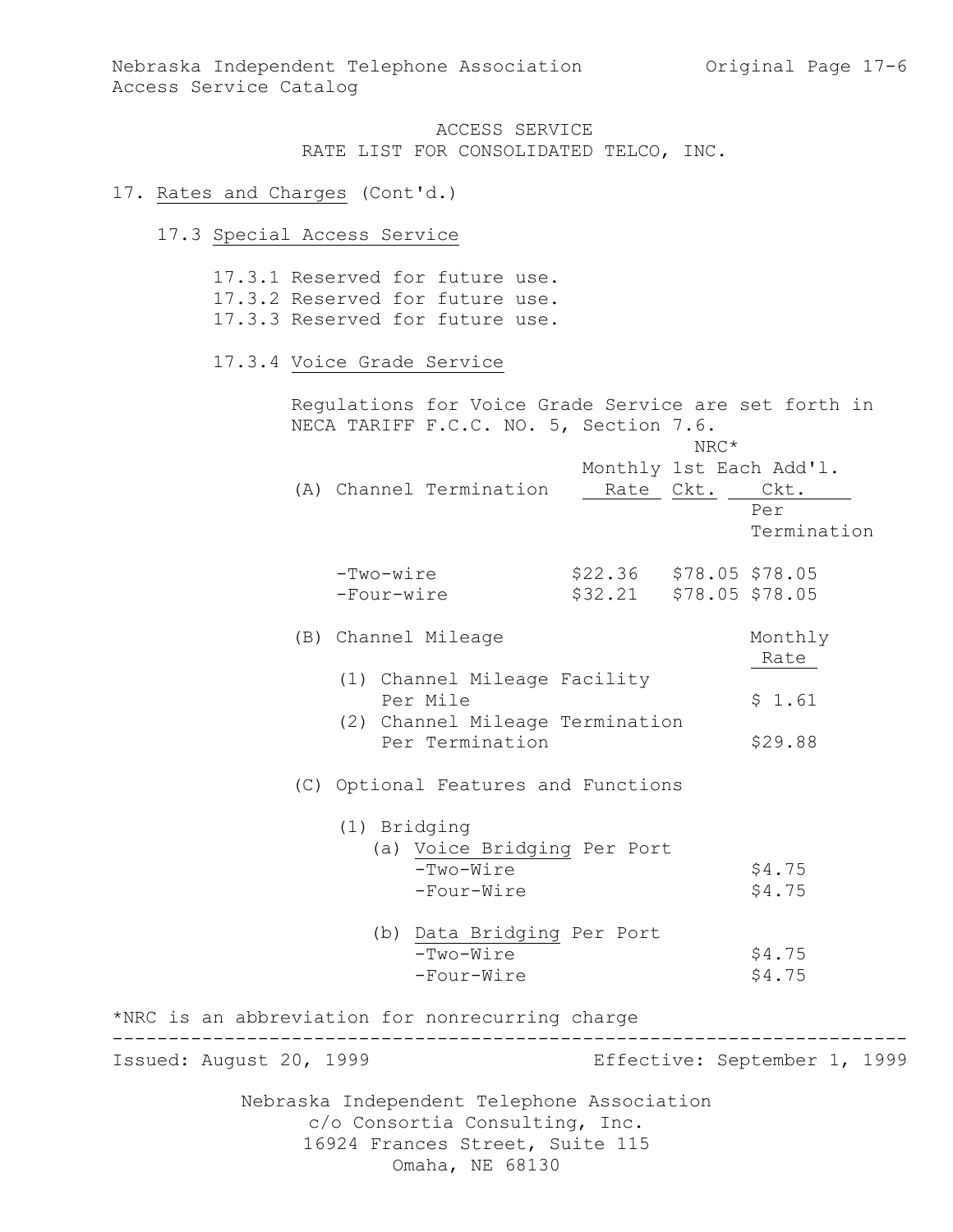### 17. Rates and Charges (Cont'd.)

- 17.3 Special Access Service (Cont'd.)
	- 17.3.4 Voice Grade Service (Cont'd.)
		- (1) Bridging (Cont'd.)
			- (C) Optional Features and Functions (Cont'd.)

|                                                                                                     | Monthly<br>Rate |
|-----------------------------------------------------------------------------------------------------|-----------------|
| (c) Reserved for future use.                                                                        |                 |
| (d) Reserved for future use.                                                                        |                 |
| (e) Telemetry and Alarm Bridging<br>Active Bridging Channel<br>Connections<br>Per Channel Connected |                 |
| -Split Band                                                                                         | \$8.89          |
| -Summation                                                                                          | \$3.47          |
| Passive Bridging Channel<br>Connections<br>Per Channel Connected                                    | \$0.24          |

----------------------------------------------------------------------- Effective: September 1, 1999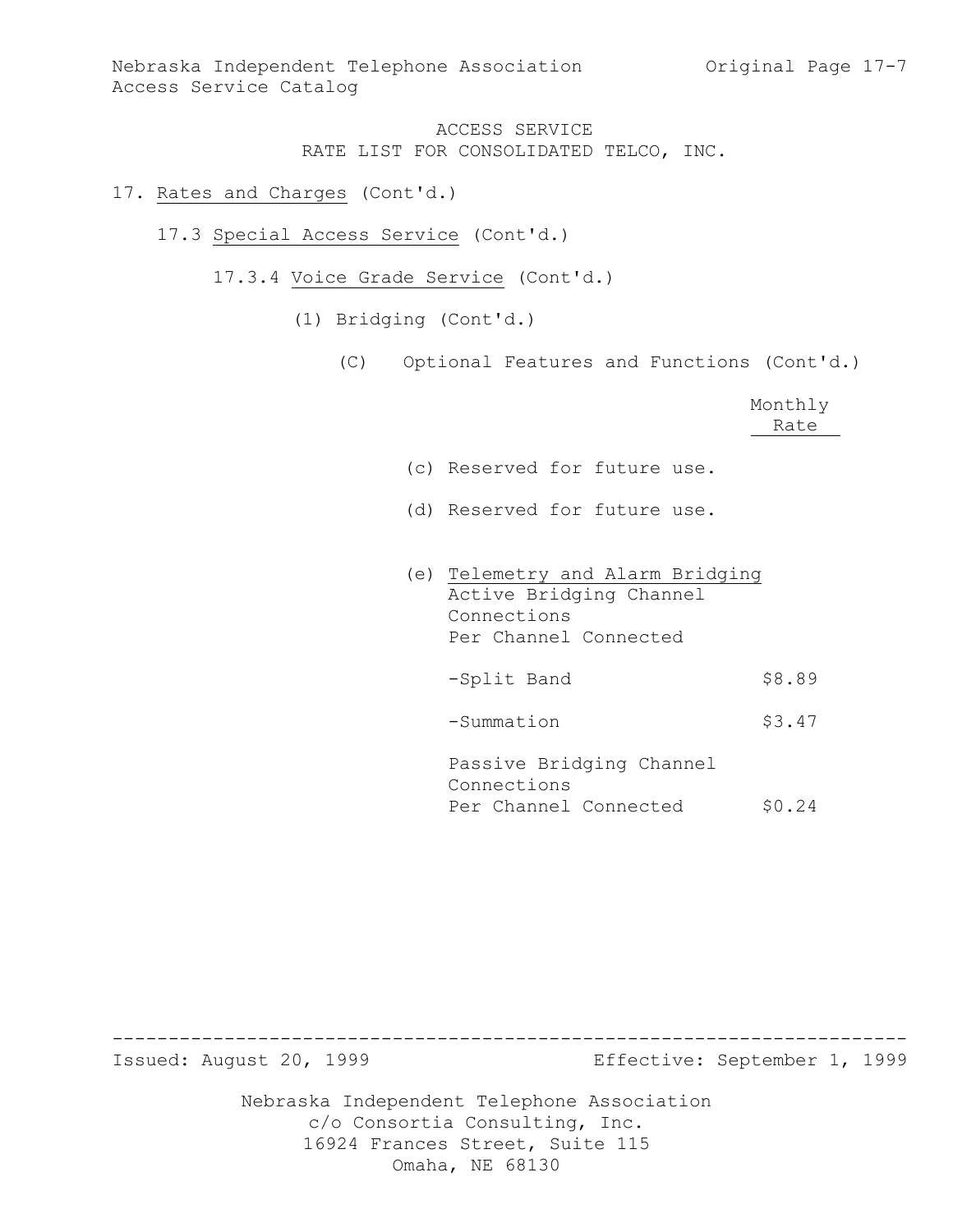### 17. Rates and Charges (Cont'd.)

# 17.3 Special Access Service (Cont'd.)

17.3.4 Voice Grade Service (Cont'd.)

| (C) |     | Optional Features and<br>Functions (Cont'd.)                         | Monthly<br>Rate  |
|-----|-----|----------------------------------------------------------------------|------------------|
|     |     | (2) Conditioning Per Termination                                     |                  |
|     |     | - C-Type                                                             | \$5.69           |
|     |     | Data Capability                                                      | \$3.94           |
|     | (3) | Improved Return Loss for<br>Transmission<br>Per Termination          |                  |
|     |     | - Two-Wire<br>- Four-Wire                                            | \$7.15<br>\$7.15 |
|     | (4) | Customer Specified Receive<br>Level Per Two-Wire Termination \$ 3.44 |                  |
|     | (5) | Reserved for future use.                                             |                  |
|     | (6) | Signaling Capability                                                 |                  |

Per Termination \$11.73

----------------------------------------------------------------------- Effective: September 1, 1999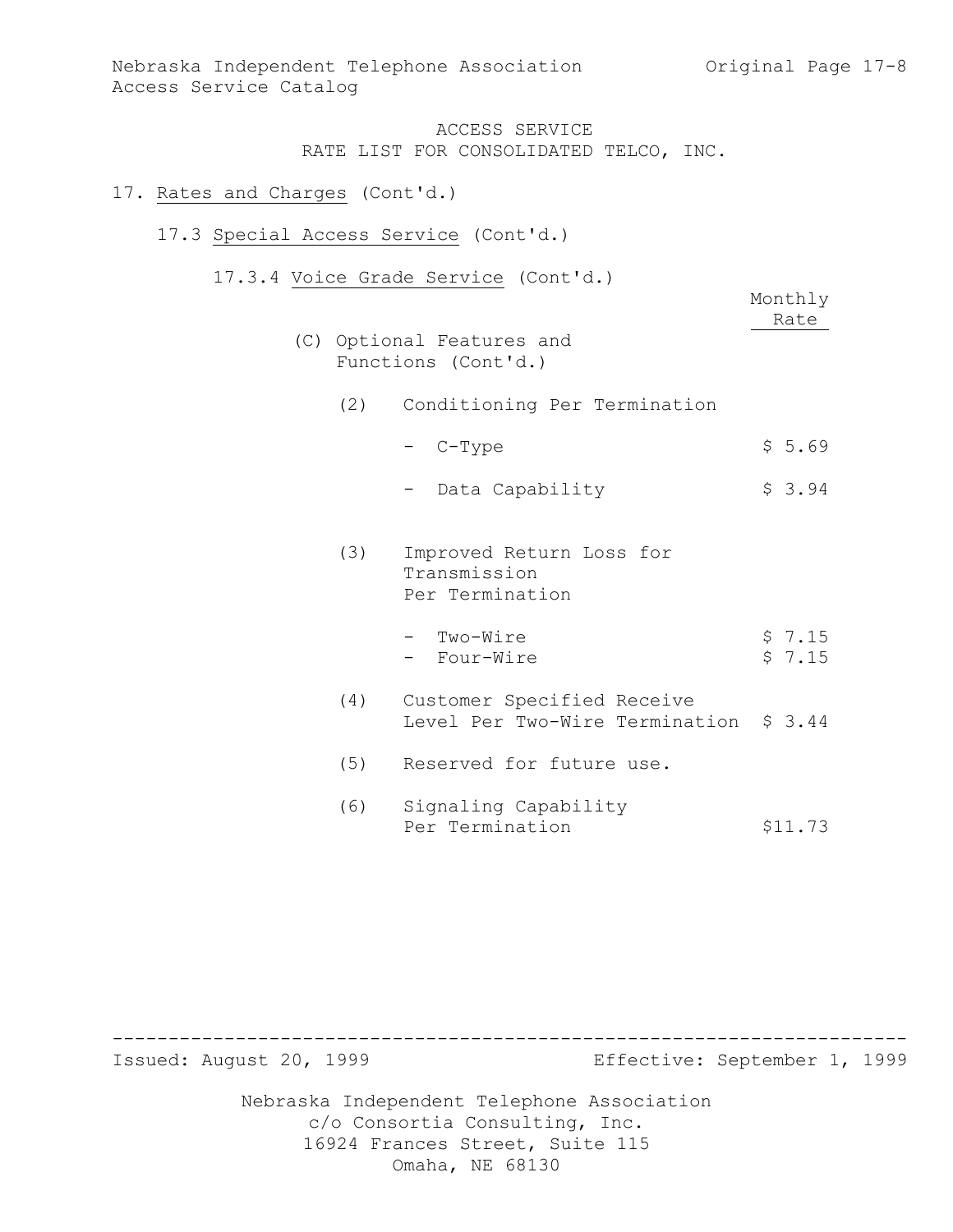#### 17. Rates and Charges (Cont'd.)

- 17.3 Special Access Service (Cont'd.)
	- 17.3.4 Voice Grade Service (Cont'd.)

Monthly Rate

- (C) Optional Features and Functions (Cont'd.)
	- (7) Selective Signaling Arrangement Per Arrangement
	- (8) Transfer Arrangement (key activated or dial-up\*)
		- Per four port arrangement including control channel termination\*\* \$3.01
		- Per five port arrangement including control channel termination\*\* \$6.85
	- (9) Public Packet Switching Network (PPSN) Interface Arrangement Per Arrangement ICB

NOTE: ICB rates and charges shall be filed in 17.3.9.

\*The dial-up option requires the customer to purchase the Controller Arrangement, which is described in NECA TARIFF F.C.C. NO. 5, Section 13.3.4.

\*\*An additional Channel Termination charge will apply whenever a spare channel is configured as a leg to the customer designated premises. Additional channel mileage charges will also apply when the transfer arrangement is not located in the customer designated premises serving wire center.

----------------------------------------------------------------------- Effective: September 1, 1999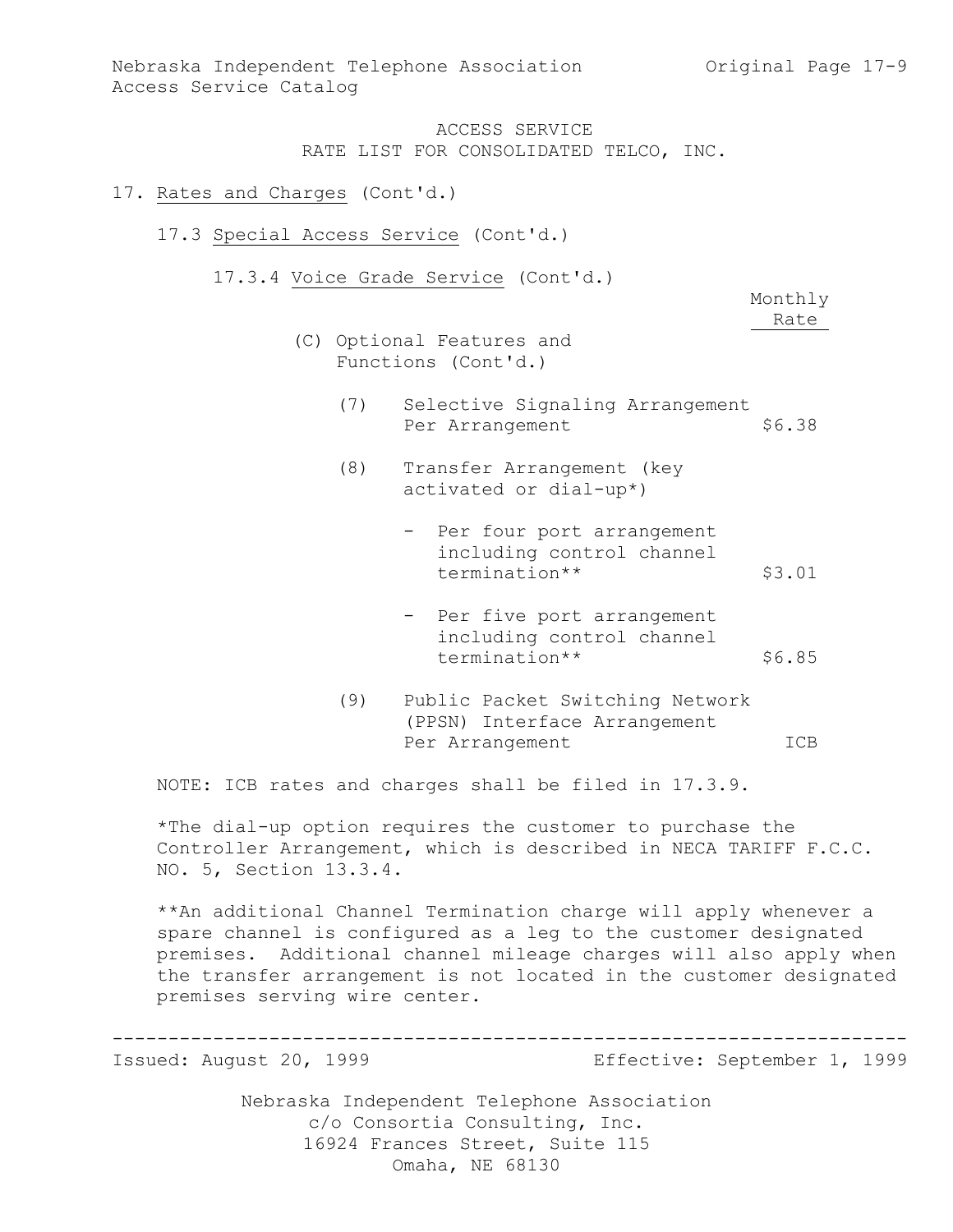#### 17. Rates and Charges (Cont'd.)

### 17.3 Special Access Service (Cont'd.)

# 17.3.5 Program Audio Service\*

Regulations concerning Program Audio Service are set forth in Section 7.7 of NECA TARIFF F.C.C. NO. 5.

|                            |     |                                                                     |             | Monthly Nonrecurring         |
|----------------------------|-----|---------------------------------------------------------------------|-------------|------------------------------|
|                            |     |                                                                     |             | Rate Charge                  |
|                            |     |                                                                     | (A) Channel |                              |
|                            |     | Termination                                                         |             |                              |
|                            |     | Per Termination                                                     |             |                              |
|                            |     | $-200$ to $3500$ Hz                                                 |             | $$41.60$ $$189.00$           |
|                            |     | $-100$ to 5000 Hz                                                   |             | 44.82 189.00                 |
|                            |     | - 50 to 8000 Hz                                                     |             | 44.82 189.00                 |
|                            |     | $-50$ to 15000 Hz                                                   |             | 44.82 189.00                 |
|                            |     | (B) Channel Mileage                                                 |             |                              |
|                            | (1) | Channel Mileage Facility<br>Per Mile                                |             |                              |
|                            |     | - 200 to 3500 Hz \$ 3.46                                            |             |                              |
|                            |     | $-100$ to 5000 Hz                                                   | 6.91        |                              |
|                            |     | - 50 to 8000 Hz 10.37                                               |             |                              |
|                            |     | - 50 to 15000 Hz                                                    | 13.84       |                              |
|                            |     | (2) Channel Mileage<br>Termination<br>Per Termination               |             |                              |
|                            |     | $-200$ to 3500 Hz \$ 31.27                                          |             |                              |
|                            |     | - 100 to 5000 Hz 62.54                                              |             |                              |
|                            |     | - 50 to 8000 Hz 93.81                                               |             |                              |
|                            |     | - 50 to 15000 Hz 125.08                                             |             |                              |
| $\star$<br>monthly charge. |     | Daily Rates are 1/10th of the monthly rates, up to a maximum of the |             |                              |
| Issued: August 20, 1999    |     |                                                                     |             | Effective: September 1, 1999 |
|                            |     | Nebraska Independent Telephone Association                          |             |                              |
|                            |     | $\sim$ $\sim$ $\sim$ $\sim$ $\sim$ $\sim$ $\sim$ $\sim$             |             |                              |

c/o Consortia Consulting, Inc. 16924 Frances Street, Suite 115 Omaha, NE 68130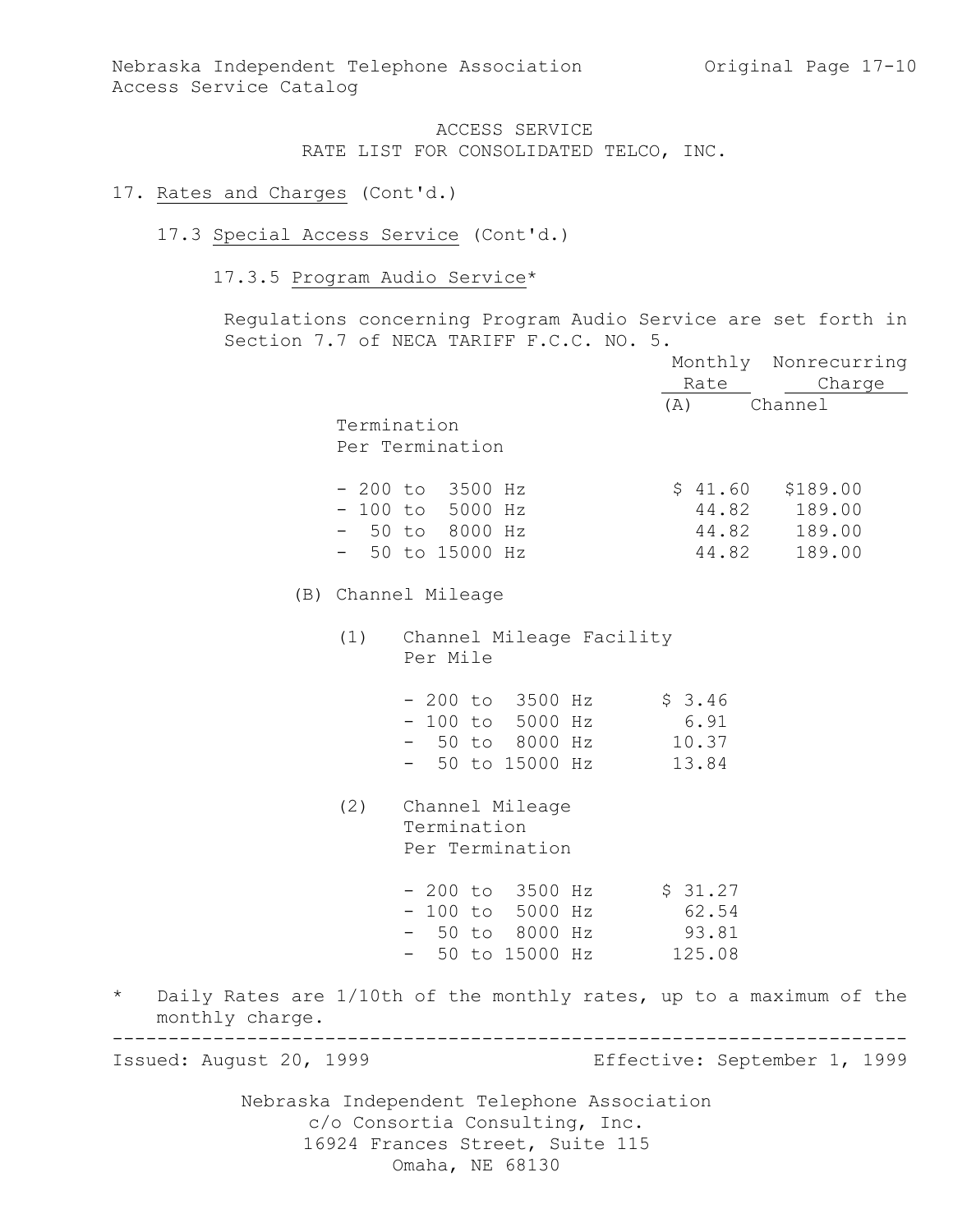Nebraska Independent Telephone Association Original Page 17-11 Access Service Catalog

# ACCESS SERVICE RATE LIST FOR CONSOLIDATED TELCO, INC.

### 17. Rates and Charges (Cont'd.)

# 17.3 Special Access Service (Cont'd.)

17.3.5 Program Audio Service\* (Cont'd.)

|     |                                              | Monthly<br>Rate |
|-----|----------------------------------------------|-----------------|
|     | (C) Optional Features and Functions          |                 |
| (1) | Bridging, Distribution<br>Amplifier Per Port | \$19.19         |
| (2) | Gain Conditioning<br>Per Service             | \$11.23         |
| (3) | Stereo<br>Per Service                        | \$18.24         |

17.3.6 Reserved for future use.

\* Daily Rates are 1/10th of the monthly rates, up to a maximum of the monthly charge.

----------------------------------------------------------------------- Issued: August 20, 1999 Effective: September 1, 1999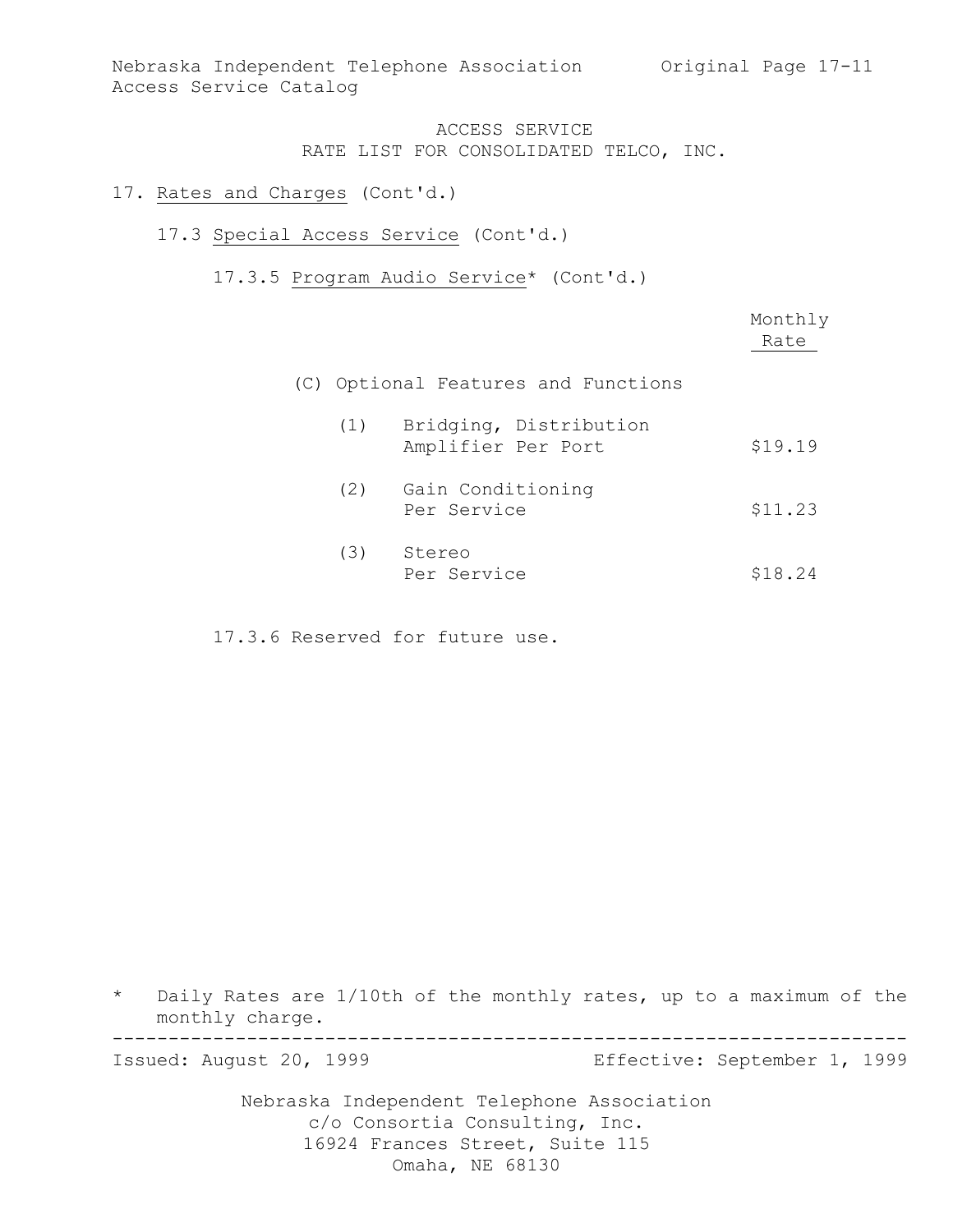Nebraska Independent Telephone Association (Original Page 17-12) Access Service Catalog

> ACCESS SERVICE RATE LIST FOR CONSOLIDATED TELCO, INC.

### 17. Rates and Charges (Cont'd.)

#### 17.3 Special Access Service (Cont'd.)

17.3.7 Digital Data Service

Nebraska Independent Telephone Association c/o Consortia Consulting, Inc. 16924 Frances Street, Suite 115 Regulations concerning Digital Data Service are set forth in NECA TARIFF F.C.C. NO. 5, Section 7.9. Monthly Nonrecurring Charges Rate 1st Ckt. Each Add'1 (A) Channel Termination Per Termination - 2.4 kbps \$55.73 \$241.00 \$241.00 - 4.8 kbps 55.73 241.00 241.00 - 9.6 kbps 55.73 241.00 241.00 - 56.0 kbps 55.73 241.00 241.00 - 64.0 kbps 55.73 241.00 241.00 (B) Channel Mileage (1) Channel Mileage Facility Per Mile - 2.4 kbps \$ 3.00 - 4.8 kbps 3.00 - 9.6 kbps 3.00 - 56.0 kbps 6.01 - 64.0 kbps 6.01 (2) Channel Mileage Termination Per Termination - 2.4 kbps \$21.78 - 4.8 kbps 21.78 - 9.6 kbps 21.78 - 56.0 kbps 43.57 - 64.0 kbps 43.57 Monthly (C) Optional Features and Functions Rate (1) Bridging Per Port \$4.75 ----------------------------------------------------------------------- Effective: September 1, 1999

Omaha, NE 68130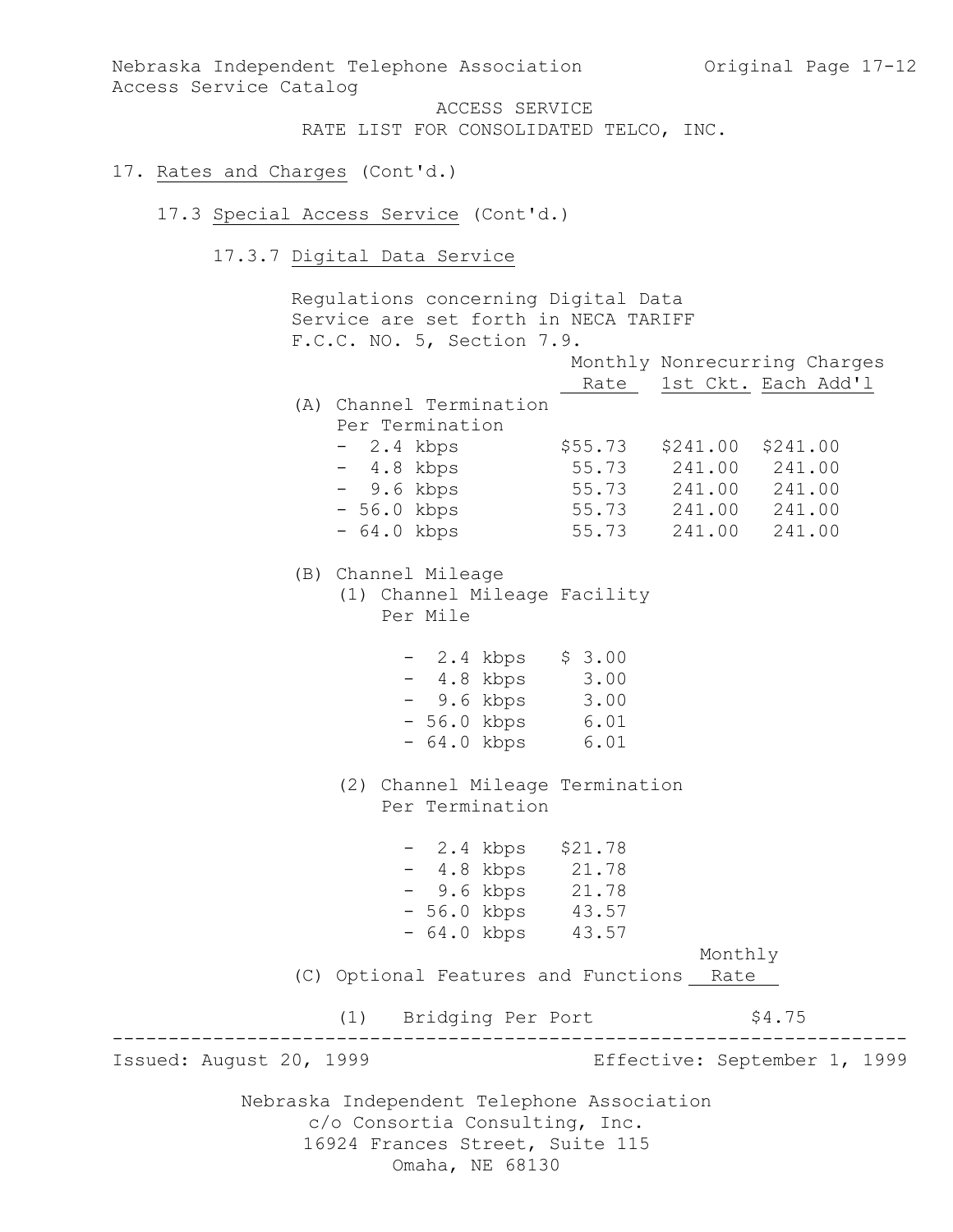Nebraska Independent Telephone Association Original Page 17-13 Access Service Catalog

> ACCESS SERVICE RATE LIST FOR CONSOLIDATED TELCO, INC.

### 17. Rates and Charges (Cont'd.)

- 17.3 Special Access Service (Cont'd.)
	- 17.3.7 Digital Data Service (Cont'd.)

Monthly

- (C) Optional Features and Functions Rate (Cont'd.)
	- (2) Loop Transfer Arrangement \$5.97 Per Four Key Arrangement\*
	- (3) Public Packet Switching Network Interface Arrangement
		- Per 9.6 kbps arrangement ICB - Per 56.0 kbps arrangement ICB

| (D) Term Discounts |           |                             | Percentage      |
|--------------------|-----------|-----------------------------|-----------------|
|                    |           | 56.0 and 64.0 Kbps Services |                 |
|                    | 36 months |                             | 10%             |
|                    | 60 months |                             | 20 <sup>8</sup> |

\* An additional Channel Termination charge will apply whenever a spare channel is configured as a leg to the customer designated premises. Additional Channel Mileage charges will also apply when the transfer arrangement is not located in the customer designated premises serving wire center.

ICB rates and charges are filed in 17.3.9 following.

----------------------------------------------------------------------- Effective: September 1, 1999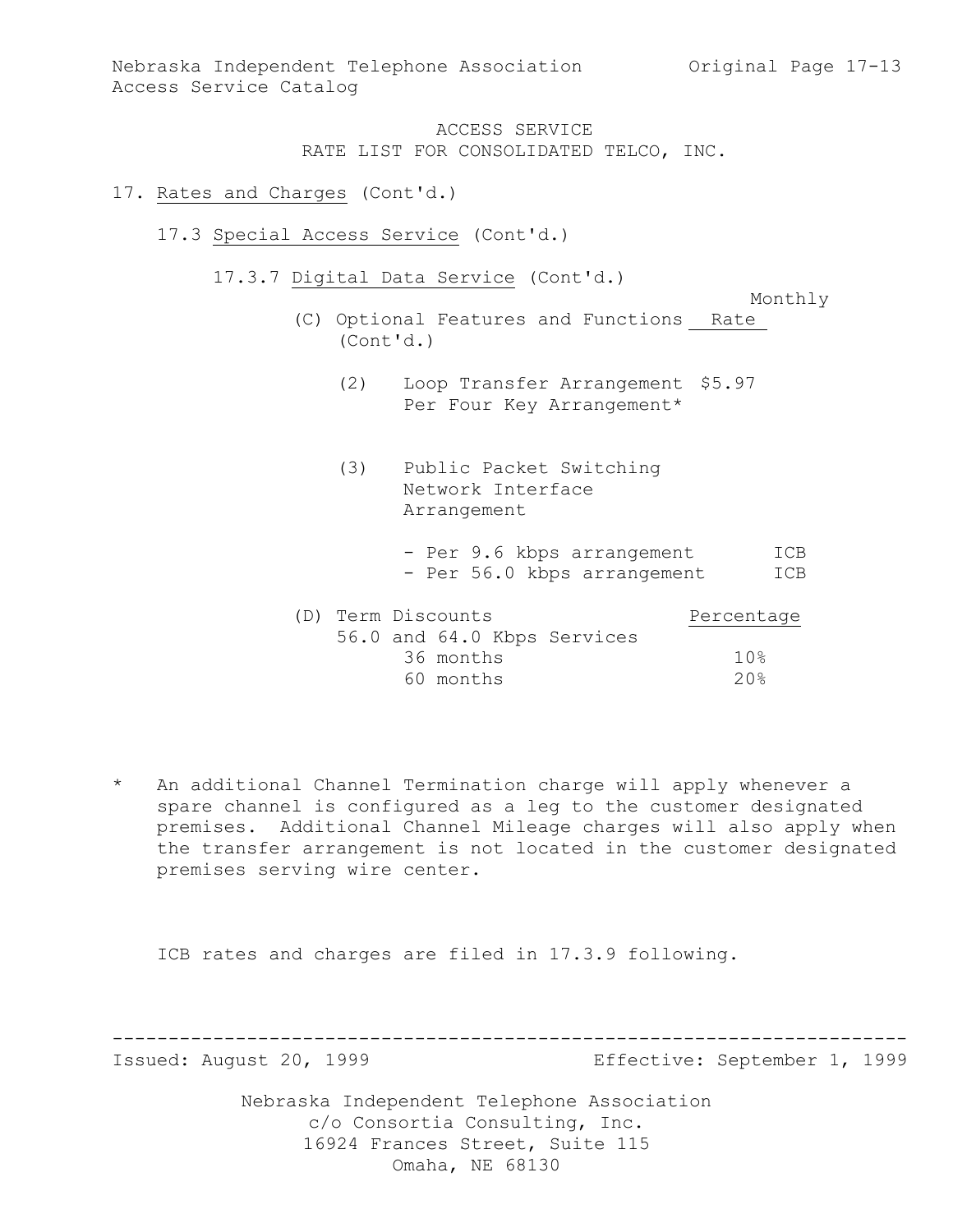Nebraska Independent Telephone Association Original Page 17-14 Access Service Catalog ACCESS SERVICE RATE LIST FOR CONSOLIDATED TELCO, INC. 17. Rates and Charges (Cont'd.) 17.3 Special Access Service (Cont'd.) 17.3.8 High Capacity Service Regulations concerning High Capacity Service are set forth in 7.10 of NECA TARIFF F.C.C. NO. 5. Monthly Nonrecurring Charges Rate 1st Ckt. Each Add'l (A) Channel Termination Per Termination - DS1 1.544 Mbps \$61.52 \$327.00 \$327.00 - DS1C 3.152 Mbps ICB ICB ICB - DS2 6.312 Mbps ICB ICB ICB - Capacity of 1 DS3 ICB ICB ICB 44.736 Mbps Interface Per DS3 Channel Installed - Capacity of 3 DS3 ICB ICB ICB 44.736 Mbps Interface Per DS3 Channel Installed - Capacity of 6 DS3 ICB ICB ICB 44.736 Mbps Interface Per DS3 Channel Installed - Capacity of 12 DS3 ICB ICB ICB 44.736 Mbps Interface Per DS3 Channel Installed - DS4 274.176 Mbps ICB ICB ICB ICB rates and charges are filed in 17.3.9 following. -----------------------------------------------------------------------

Effective: September 1, 1999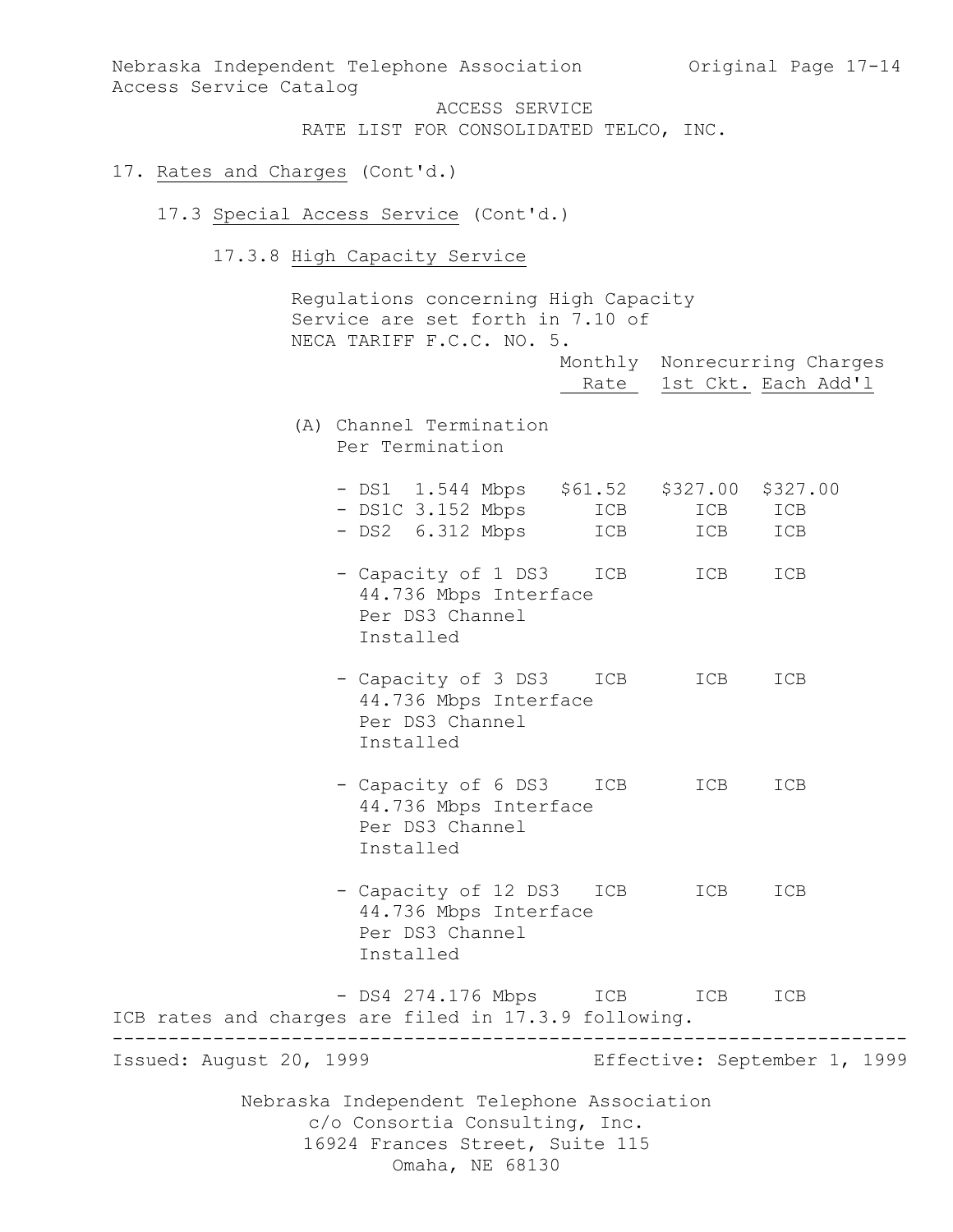| Nebraska Independent Telephone Association 60 Original Page 17-15<br>Access Service Catalog<br>ACCESS SERVICE<br>RATE LIST FOR CONSOLIDATED TELCO, INC. |                                    |
|---------------------------------------------------------------------------------------------------------------------------------------------------------|------------------------------------|
| 17. Rates and Charges (Cont'd.)                                                                                                                         |                                    |
|                                                                                                                                                         |                                    |
| 17.3 Special Access Service (Cont'd.)<br>17.3.8 High Capacity Service (Cont'd.)                                                                         |                                    |
| (B) Channel Mileage<br>(1) Channel Mileage Facility<br>Per Mile                                                                                         | Monthly<br>Rate                    |
| $-1.544$ Mbps<br>$-3.152$ Mbps<br>$-6.312$ Mbps<br>$-44.736$ Mbps<br>$-274.176$ Mbps                                                                    | 66.06<br>ICB<br>ICB<br>ICB<br>ICB  |
| (2) Channel Mileage Termination<br>Per Termination                                                                                                      |                                    |
| $-1.544$ Mbps<br>$-3.152$ Mbps<br>$-6.312$ Mbps<br>$-44.736$ Mbps<br>$-274.176$ Mbps                                                                    | 319.10<br>ICB<br>ICB<br>ICB<br>ICB |
| (C) Term Discounts                                                                                                                                      | Percentage                         |

| (C) Term Discounts   | Percentage      |
|----------------------|-----------------|
| DS1 and DS3 Services |                 |
| 36 months            | 10 <sup>g</sup> |
| 60 months            | 20%             |
|                      |                 |

(D) Optional Features and Functions Monthly Rate

(1) Multiplexing, per arrangement

| ICB        |
|------------|
| <b>TCB</b> |
| <b>TCB</b> |
| <b>TCB</b> |
| \$196.53   |
|            |

\*\* A channel of this DS1 to the Hub can be used for Digital Data Service.

----------------------------------------------------------------------- Effective: September 1, 1999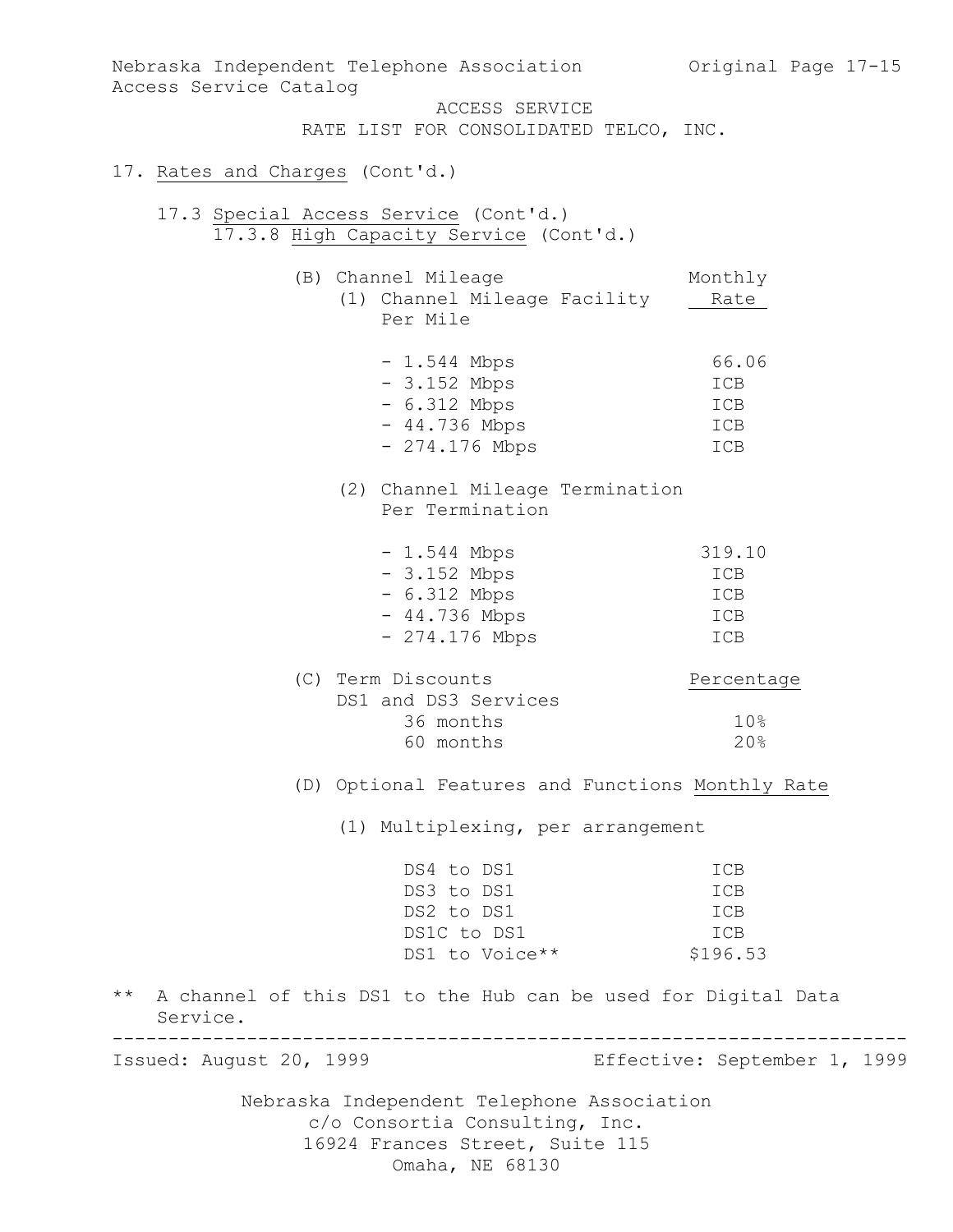Nebraska Independent Telephone Association Original Page 17-16 Access Service Catalog ACCESS SERVICE RATE LIST FOR CONSOLIDATED TELCO, INC. 17. Rates and Charges (Cont'd.) 17.3 Special Access Service (Cont'd.) 17.3.8 High Capacity Service (Cont'd.) (D) Optional Features and Functions Monthly Rate (Cont'd.) (1) Multiplexing, per arrangement (Cont'd.) DS1 to DS0 \$198.38 DS0 to Subrates -Up to 20 2.4 kbps services 301.92 -Up to 10 4.8 kbps services 185.32 -Up to 5 9.6 kbps services 161.92 (2) Automatic Loop Transfer Per Arrangement\* \$389.24 (3) Transfer Arrangement (key activated or dial-up\*\*) Per four port arrangement including control channel termination\*\*\* \$165.42 (E) Reserved for future use. (F) Clear Channel Capability - Per 1.544 Mbps transmission path Mone \* An additional Channel Termination charge will apply whenever the

- spare line is provided as a leg to the customer designated premises (CDP).
- \*\* The dial-up option requires the customer to purchase the Controller Arrangement from 13.3.4, as described in NECA TARIFF F.C.C. NO. 5.
- \*\*\* An additional Channel Termination charge will apply whenever a spare channel is configured as a leg to the CDP. Additional channel mileage charges will also apply when the transfer arrangement is not located in the CDP serving wire center.

-----------------------------------------------------------------------

Effective: September 1, 1999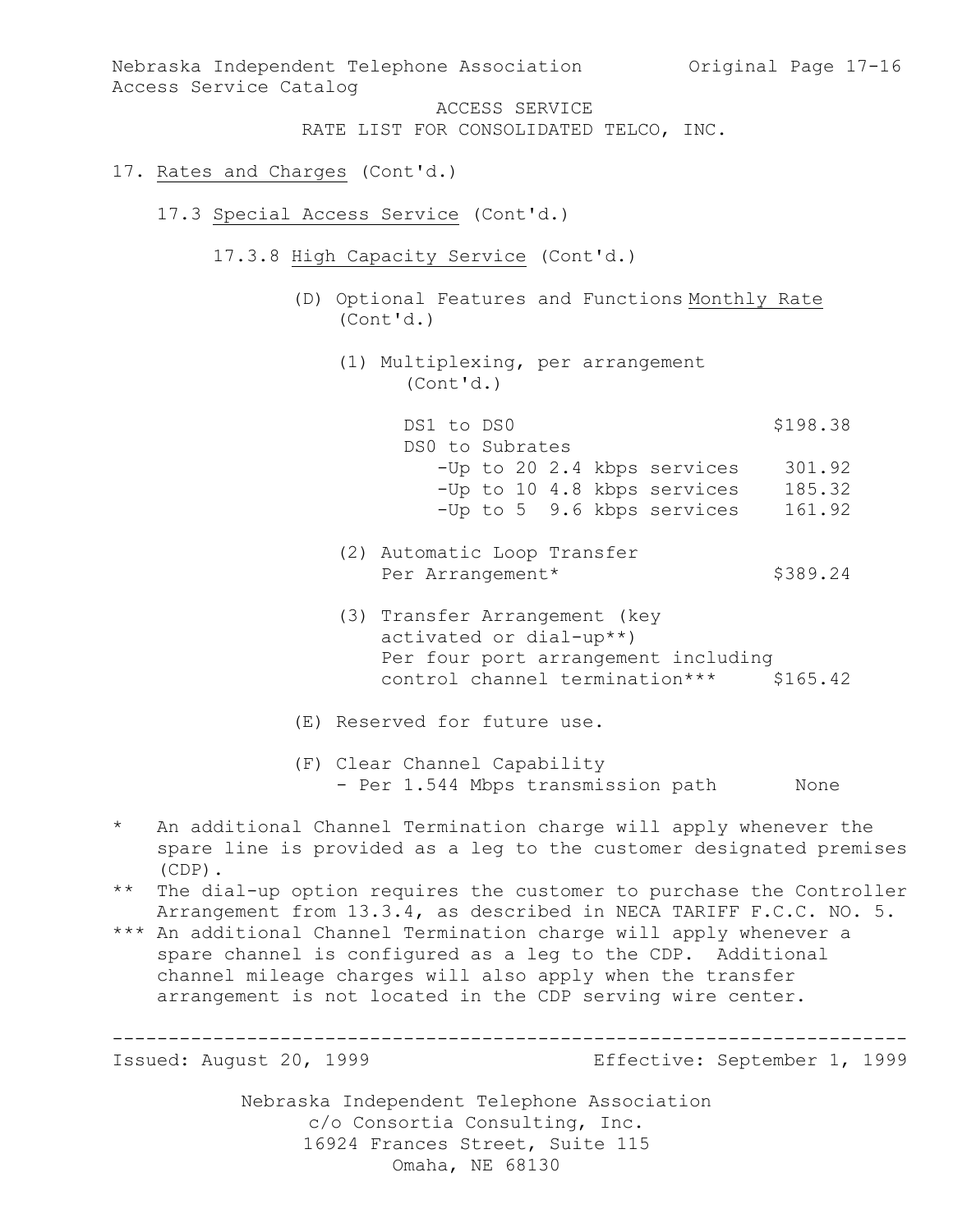Nebraska Independent Telephone Association Original Page 17-17 Access Service Catalog

# ACCESS SERVICE RATE LIST FOR CONSOLIDATED TELCO, INC.

### 17. Rates and Charges (Cont'd.)

### 17.3 Special Access Service (Cont'd.)

# 17.3.9 Individual Case Filings

Reserved for future use.

----------------------------------------------------------------------- Effective: September 1, 1999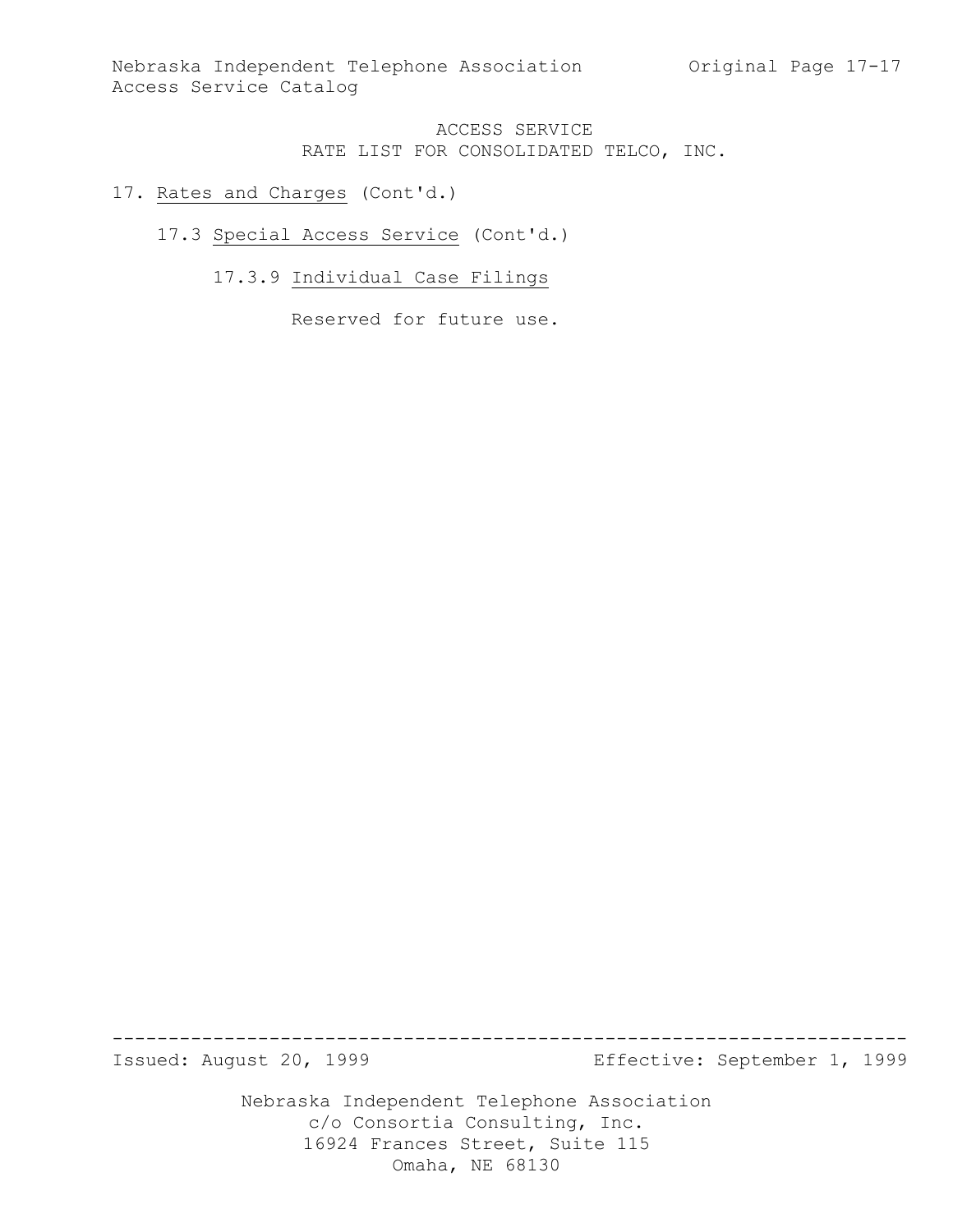Nebraska Independent Telephone Association Original Page 17-18 Access Service Catalog

> ACCESS SERVICE RATE LIST FOR CONSOLIDATED TELCO, INC.

#### 17. Rates and Charges (Cont'd.)

- 17.3 Special Access Service (Cont'd.)
	- 17.3.10 Optional Rate Plan Availability

The Term Discount Plan, as described in Section 7.2.8, is available where billing capability exists.

| 17.3.11 |     | Internet to K-12 Schools                                                                                       | Monthly Nonrecurring<br>Charges<br>Rate |
|---------|-----|----------------------------------------------------------------------------------------------------------------|-----------------------------------------|
|         | (A) | Channel Termination<br>Per Termination                                                                         | $$22.50$ $$50.00$                       |
|         |     |                                                                                                                | Monthly Rate                            |
|         | (B) | Channel Mileage<br>(1) Channel Mileage<br>Facility, per<br>airline mile<br>(2) Channel Mileage<br>Termination, | \$0.25                                  |
|         |     | per termination                                                                                                | \$2.50                                  |

----------------------------------------------------------------------- Effective: September 1, 1999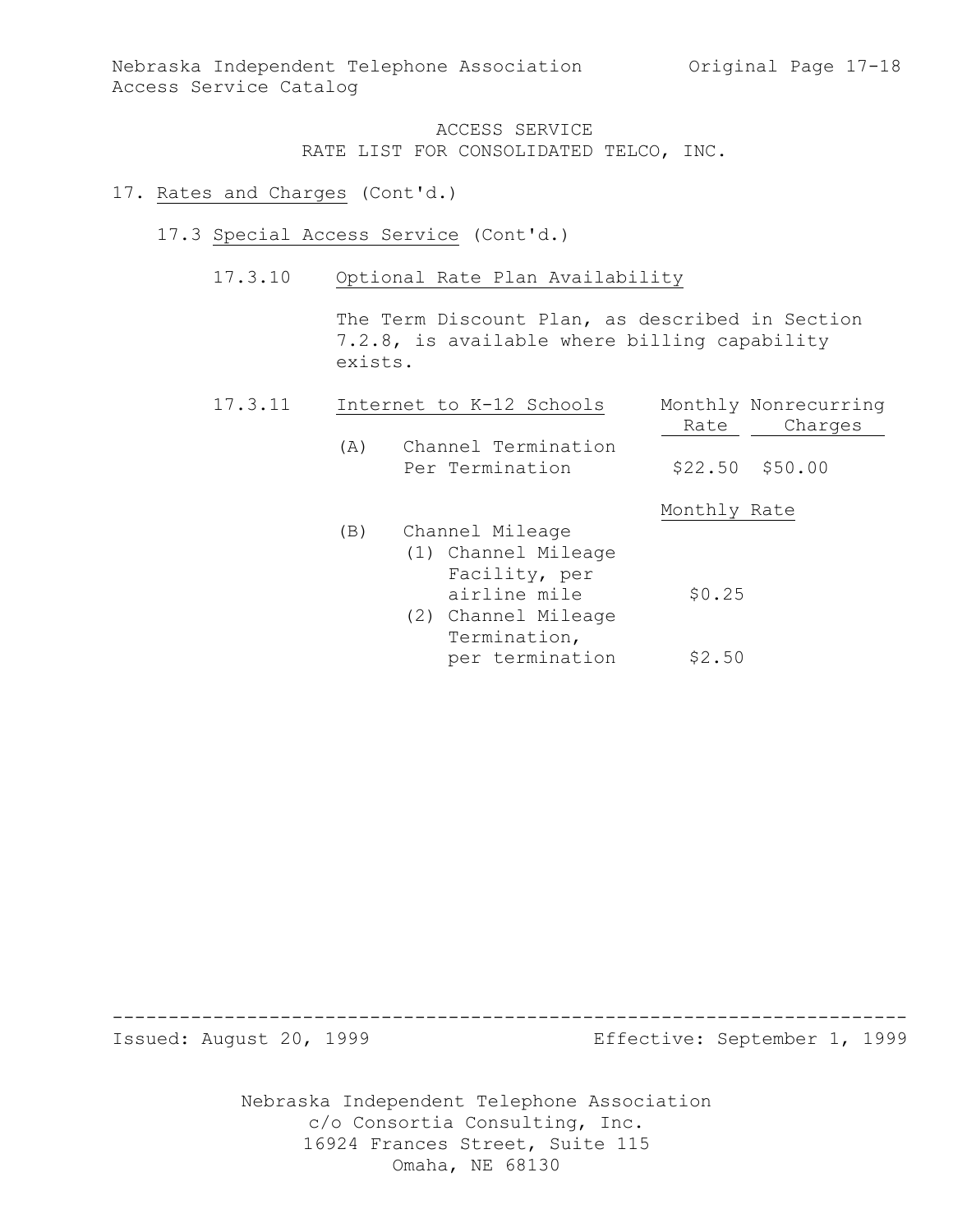Nebraska Independent Telephone Association 60 Original Page 17-19 Access Service Catalog

ACCESS SERVICE

RATE LIST FOR CONSOLIDATED TELCO, INC.

- 17. Rates and Charges (Cont'd.) 17.4 Other Services
	- 17.4.1 Access Ordering

Charge

(A) Access Order Charge

Per Order  $$104.00$ 

(B) Service Date Change Charge

A Service Date Change Charge will apply, on a per order per occurrence basis, for each service date changed. The Access Order Charge as specified in 17.4.1(A) preceding does not apply.

- -Service Date Change Charge Per Order  $$34.00$
- (C) Design Change Charge

The Design Change Charge will apply on a per order per occurrence basis, for each order requiring design change.

- -Design Change Charge Per Order  $\frac{1}{2}$  34.00
- (D) Miscellaneous Service Order Charge
	- Per Occurrence  $\frac{1}{2}$  \$ 34.00
- 17.4.2 Additional Engineering

Additional Engineering Periods Fraction Thereof

(A) Basic Time per engineer, normally scheduled working hours \$19.91

----------------------------------------------------------------------- Effective: September 1, 1999

Each Half Hour Or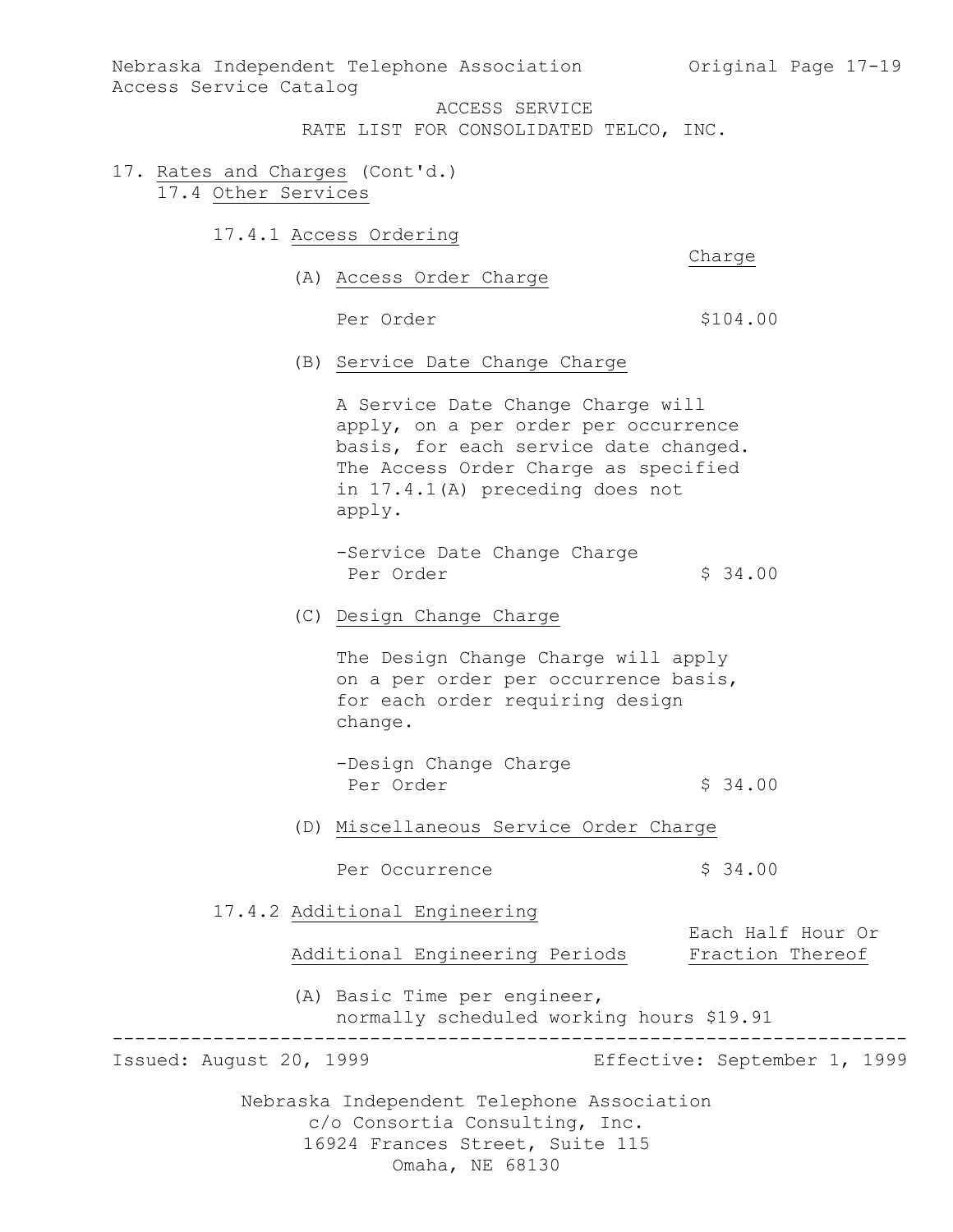Nebraska Independent Telephone Association c/o Consortia Consulting, Inc. 16924 Frances Street, Suite 115 Nebraska Independent Telephone Association (Original Page 17-20) Access Service Catalog ACCESS SERVICE RATE LIST FOR CONSOLIDATED TELCO, INC. 17. Rates and Charges (Cont'd.) 17.4 Other Services (Cont'd.) 17.4.2 Additional Engineering (Cont'd.) Each Half Hour Or Additional Engineering Periods Fraction Thereof (Cont'd.) (B) Overtime per engineer, outside of normally scheduled working \$29.86 (C) Premium Time, outside of scheduled work day, per engineer \$39.82 17.4.3 Additional Labor Additional Labor Periods (A) Installation or Repair - Overtime, outside of normally scheduled working hours on a scheduled workday Per Technician\* \$28.12 - Premium Time, outside of scheduled work day Per Technician\* \$37.49 (B) Stand by - Basic time, normally scheduled working hours Per Technician \$18.93 - Overtime, outside of normally scheduled working hours on a scheduled work day Per Technician\* \$28.39 \* A call out of a TELCO, INC. employee at a time not consecutive with the employee's scheduled work period is subject to a minimum charge of four hours. ----------------------------------------------------------------------- Effective: September 1, 1999

Omaha, NE 68130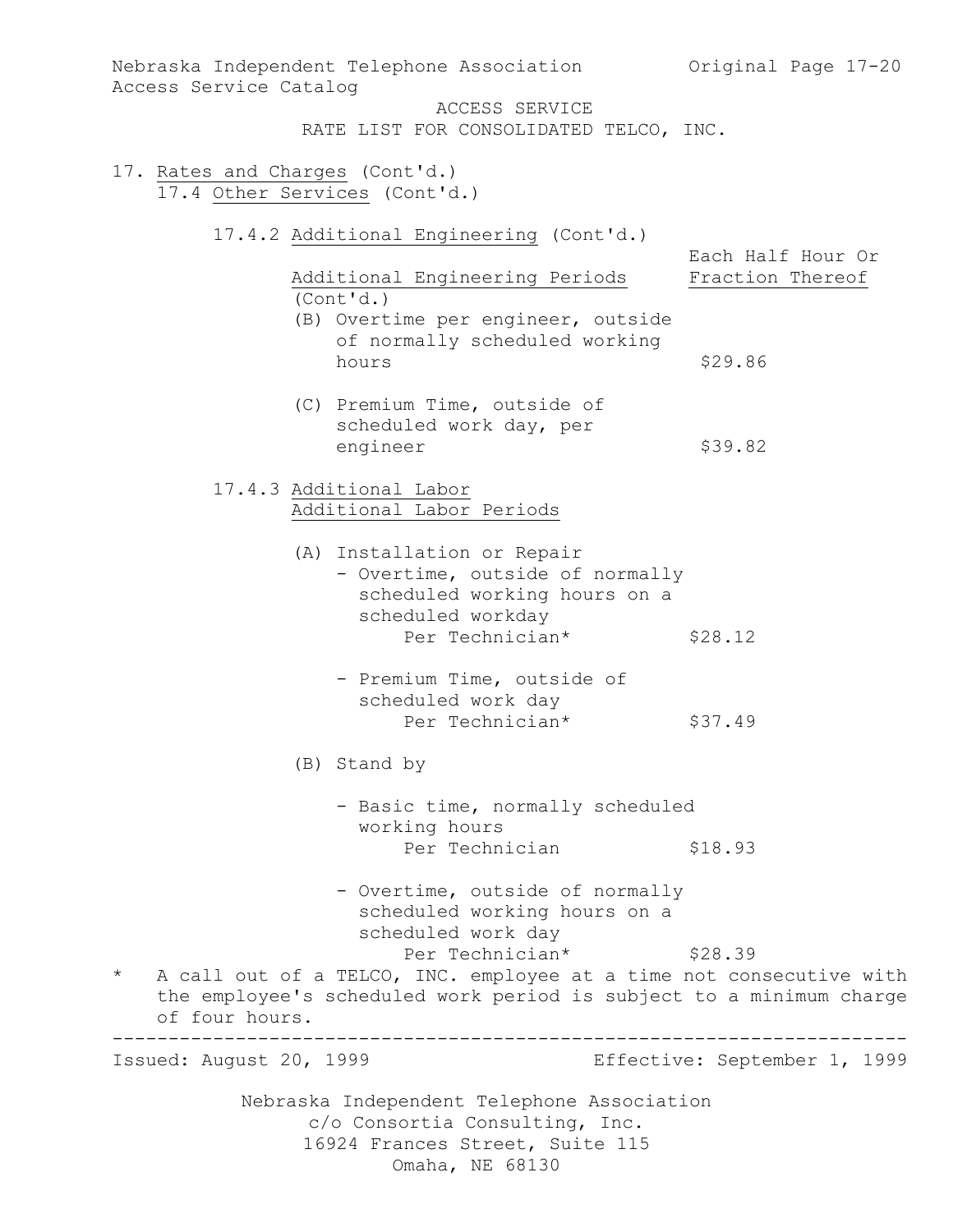| Access Service Catalog                                           | Nebraska Independent Telephone Association                                                                                                 | Original Page 17-21                      |                                     |
|------------------------------------------------------------------|--------------------------------------------------------------------------------------------------------------------------------------------|------------------------------------------|-------------------------------------|
|                                                                  | ACCESS SERVICE<br>RATE LIST FOR CONSOLIDATED TELCO, INC.                                                                                   |                                          |                                     |
| 17. Rates and Charges (Cont'd.)<br>17.4 Other Services (Cont'd.) |                                                                                                                                            |                                          |                                     |
|                                                                  | 17.4.3 Additional Labor (Cont'd.)                                                                                                          | Each Half Hour Or                        |                                     |
|                                                                  | Additional Labor Periods (Cont'd.) Fraction Thereof                                                                                        |                                          |                                     |
|                                                                  | (B) Stand by (Cont'd.)                                                                                                                     |                                          |                                     |
|                                                                  | - Premium Time, outside of<br>scheduled work day<br>Per Technician*                                                                        | \$37.85                                  |                                     |
|                                                                  |                                                                                                                                            |                                          |                                     |
|                                                                  |                                                                                                                                            | Each Half Hour Or<br>Fraction Thereof    | Central                             |
|                                                                  |                                                                                                                                            | Installation<br>and Repair<br>Technician | Office<br>Main-<br>tenance<br>Tech. |
|                                                                  | (C) Testing and Maintenance with<br>other Telephone Companies, or<br>Other Labor                                                           |                                          |                                     |
|                                                                  | - Basic Time per technician,<br>normally scheduled working<br>hours                                                                        | \$18.75                                  | \$19.67                             |
|                                                                  | - Overtime per technician<br>outside of normally<br>scheduled working hours on<br>a work day*                                              | \$28.12                                  | \$29.50                             |
|                                                                  |                                                                                                                                            |                                          |                                     |
|                                                                  | - Premium Time per technician,<br>outside of scheduled work<br>$day*$                                                                      | \$37.49 \$39.33                          |                                     |
| $^\star$<br>of four hours.                                       | A call out of a TELCO, INC. employee at a time not consecutive with<br>the employee's scheduled work period is subject to a minimum charge |                                          |                                     |
| Issued: August 20, 1999                                          |                                                                                                                                            | Effective: September 1, 1999             |                                     |
|                                                                  | Nebraska Independent Telephone Association<br>c/o Consortia Consulting, Inc.<br>16924 Frances Street, Suite 115<br>Omaha, NE 68130         |                                          |                                     |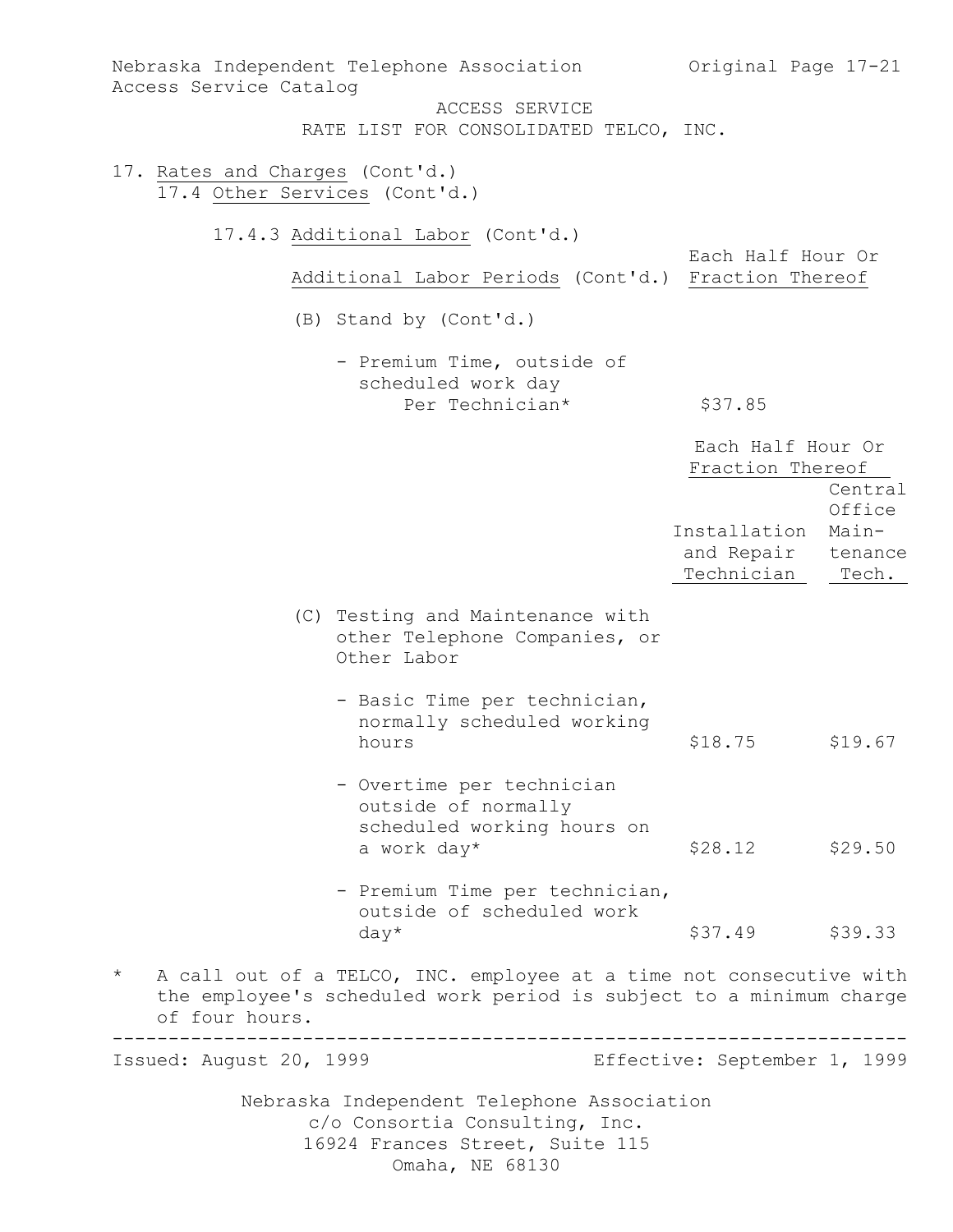Nebraska Independent Telephone Association (Original Page 17-22) Access Service Catalog

ACCESS SERVICE

RATE LIST FOR CONSOLIDATED TELCO, INC.

- 17. Rates and Charges (Cont'd.)
	- 17.4 Other Services (Cont'd.)
		- 17.4.4 Miscellaneous Services
			- (A) Additional Cooperative Acceptance Testing-Switched Access

Each Half Hour Or Testing Periods Fraction Thereof Basic Time, Overtime\* and<br>Premium Time\* See the rates for Additional Labor as set forth in

(B) Additional Automatic Testing - Switched Access

| Additional Tests To First | Per Test Per      |
|---------------------------|-------------------|
| Point of Switching        | Transmission Path |
|                           |                   |
| Gain-Slope Tests          | \$2.89            |
|                           |                   |
| C-Notched Noise Tests     | \$2.89            |
|                           |                   |
| $1004$ Hz Loss**          | \$2.89            |
| C-Message Noise**         | \$2.89            |
|                           |                   |
| Balance (return loss) **  | \$2.89            |

- \* A call out of a TELCO, INC. employee at a time not consecutive with the employee's scheduled work period is subject to a minimum charge of four hours.
- \*\* The 1004 Hz, C-Message Noise and Balance tests are non-chargeable routine tests; however, they may be requested on an as needed or more than routine scheduled basis, in which cases the charges herein apply. See NECA TARIFF F.C.C. NO. 5, 13.3.1(A)(2).

-----------------------------------------------------------------------

Effective: September 1, 1999

17.4.3(C)

preceding.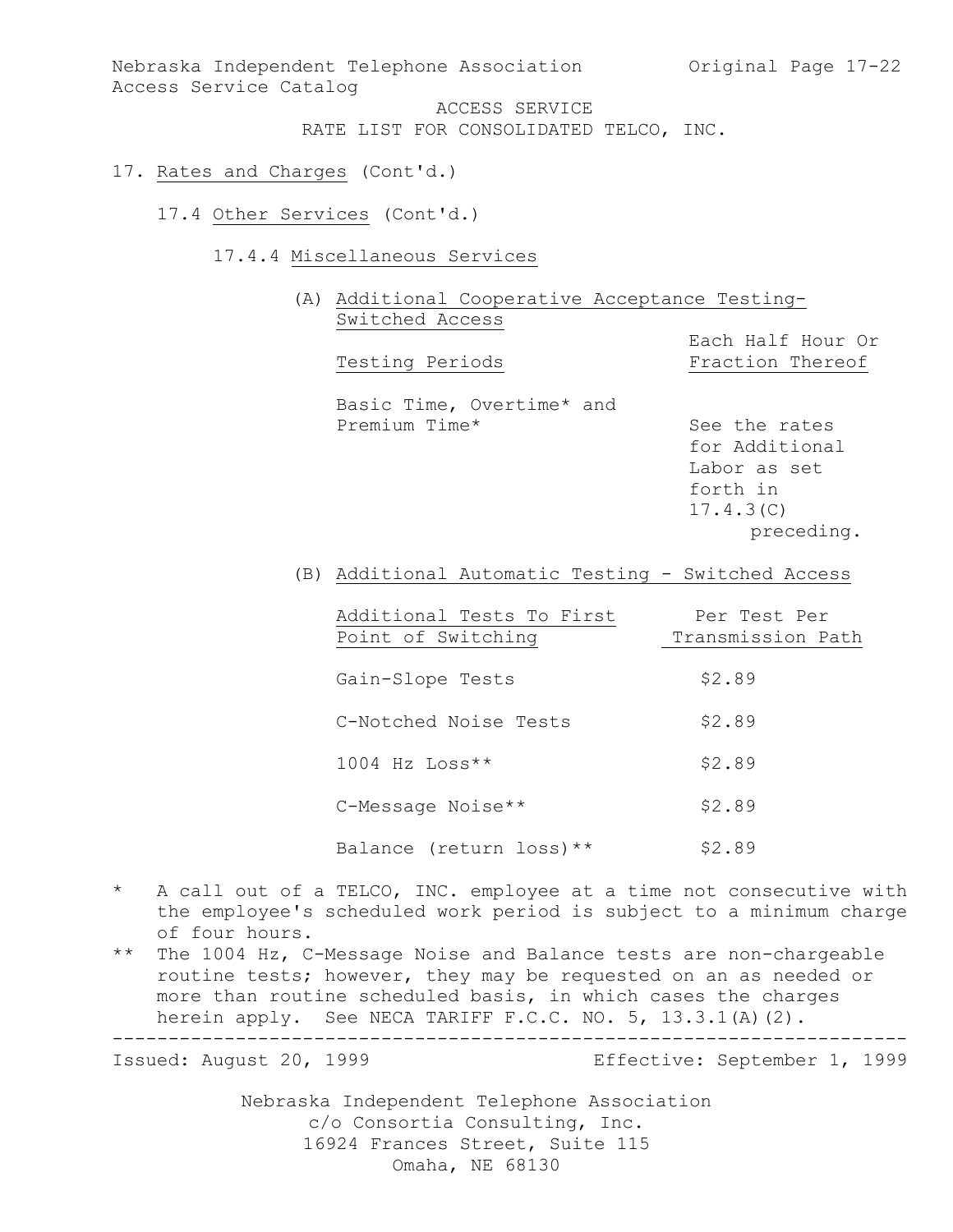Nebraska Independent Telephone Association c/o Consortia Consulting, Inc. 16924 Frances Street, Suite 115 Omaha, NE 68130 Nebraska Independent Telephone Association (Original Page 17-23) Access Service Catalog ACCESS SERVICE RATE LIST FOR CONSOLIDATED TELCO, INC. 17. Rates and Charges (Cont'd.) 17.4 Other Services (Cont'd.) 17.4.4 Miscellaneous Services (Cont'd.) (C) Additional Manual Testing - Switched Access Additional Tests To First Point of Switching Ec Each Half Hour Or Fraction Thereof Gain-Slope, C-Notched Noise See the rates and any other agreed to for Additional tests Labor, as set<br>Per Technician and forth in Per Technician 17.4.3(C) preceding. (D) Additional Cooperative Acceptance Testing - Special Access Each Half Hour Or<br>Fraction Thereof Testing Periods **Fraction Thereof** Basic Time, Overtime\* See the rates and Premium Time\* for Additional Labor as set forth in 17.4.3(C) preceding. (E) Additional Manual Testing - Special Access Each Half Hour Or<br>Fraction Thereof Testing Periods **Fraction** Thereof Basic Time, Overtime\* See the rates and Premium Time\* for Additional Labor as set forth in 17.4.3(C) preceding. \* A call out of a TELCO, INC. employee at a time not consecutive with the employee's scheduled work period is subject to a minimum charge of four hours. ----------------------------------------------------------------------- Effective: September 1, 1999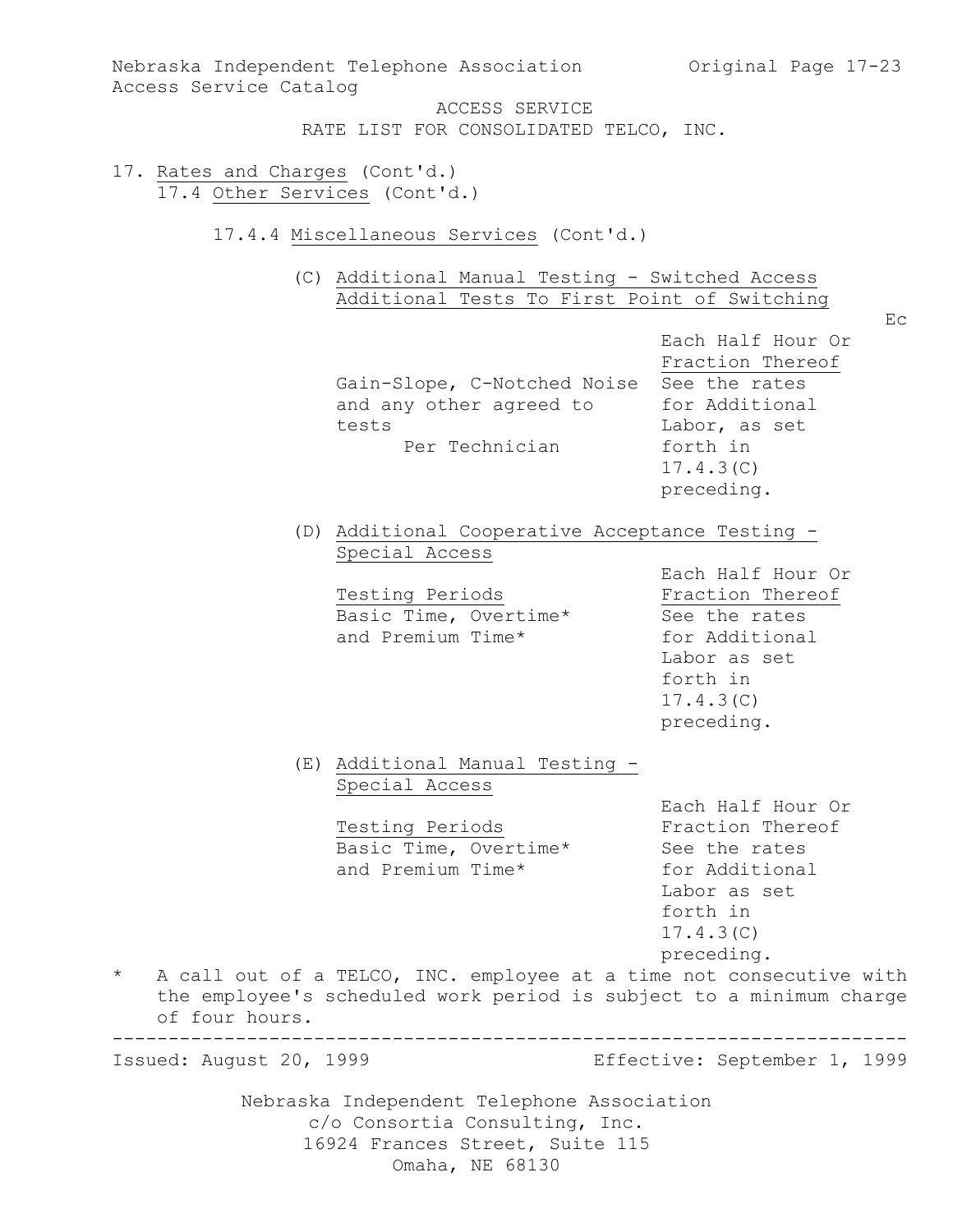Nebraska Independent Telephone Association (Original Page 17-24) Access Service Catalog

> ACCESS SERVICE RATE LIST FOR CONSOLIDATED TELCO, INC.

- 17. Rates and Charges (Cont'd.)
	- 17.4 Other Services (Cont'd.)
		- 17.4.4 Miscellaneous Services (Cont'd.)
			- (F) Maintenance of Service

| Maintenance of                             | Each Half Hour Or                                                                      |  |  |
|--------------------------------------------|----------------------------------------------------------------------------------------|--|--|
| Service Periods                            | Fraction Thereof                                                                       |  |  |
| Basic Time, Overtime*<br>and Premium Time* | See the rates<br>for Additional<br>Labor as set<br>forth in<br>17.4.3(C)<br>preceding. |  |  |

- (G) Reserved for future use.
- (H) Reserved for future use.
- (I) Reserved for future use.

\* A call out of a TELCO, INC. employee at a time not consecutive with the employee's scheduled work period is subject to a minimum charge of four hours.

----------------------------------------------------------------------- Effective: September 1, 1999